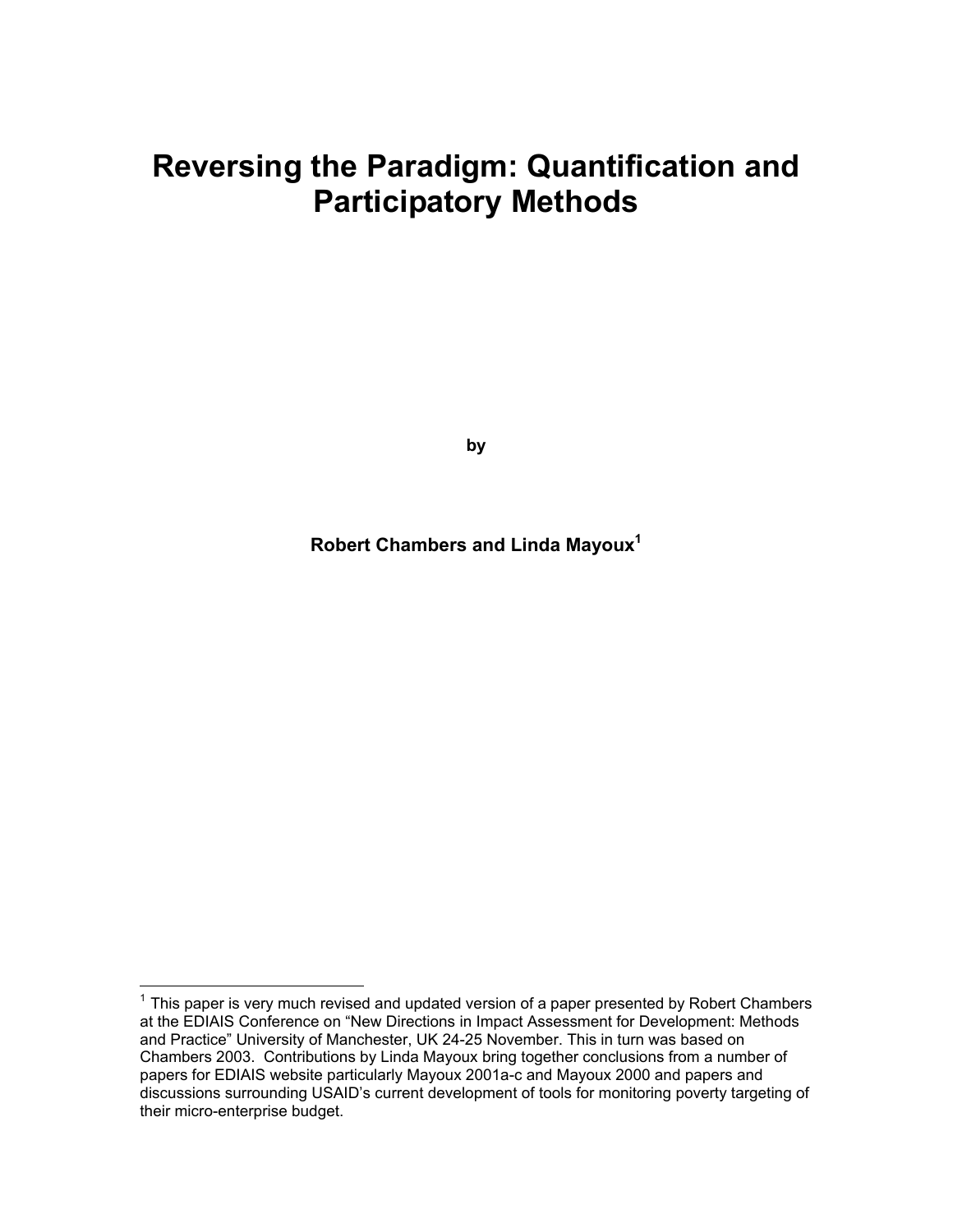#### **Abstract**

In recent years there has been increasing interest in 'integrated impact assessment', using varying combinations of quantitative, qualitative and participatory methods. However participatory methods have often been relegated to a 'politically correct' frill to the more serious task of 'expert' quantitative and qualitative research. It has been commonly assumed firstly that rigorous quantitative data can only be produced by questionnaire surveys or scientific measurement and secondly that participatory approaches only generate qualitative insights.

This paper discusses numerous experiences and innovations since the early 1990s which show both these assumptions to be false. It argues that participatory methods should be the normal basis, not an optional frill, for monitoring, evaluation and impact assessment. There is much evidence that when used well, participatory approaches and methods have their own rigour and can generate not only qualitative insights but also quantitative data that are usually more accurate than those from more conventional approaches and methods such as questionnaire surveys.. Participatory methods for generating numbers have proved more cost-effective. They can, too, be used as a basis for the better targeting and focusing of more expensive quantitative and qualitative investigation if these are still needed. Although empowerment of participants cannot be assumed, participatory methods have substantial potential to contribute to civil society development and to downward accountability in development processes.

Participatory methods and approaches for generating numbers and statistics present major opportunities. However, they confront conventional norms of expertise and power relations within development agencies and communities. Their wider development, adoption and spread are inhibited by professional conservatism and institutional inertia. The challenge now is how to overcome these and achieve the potential for participatory quantification which enables poor women and men to have more voice in priorities, policies and practices.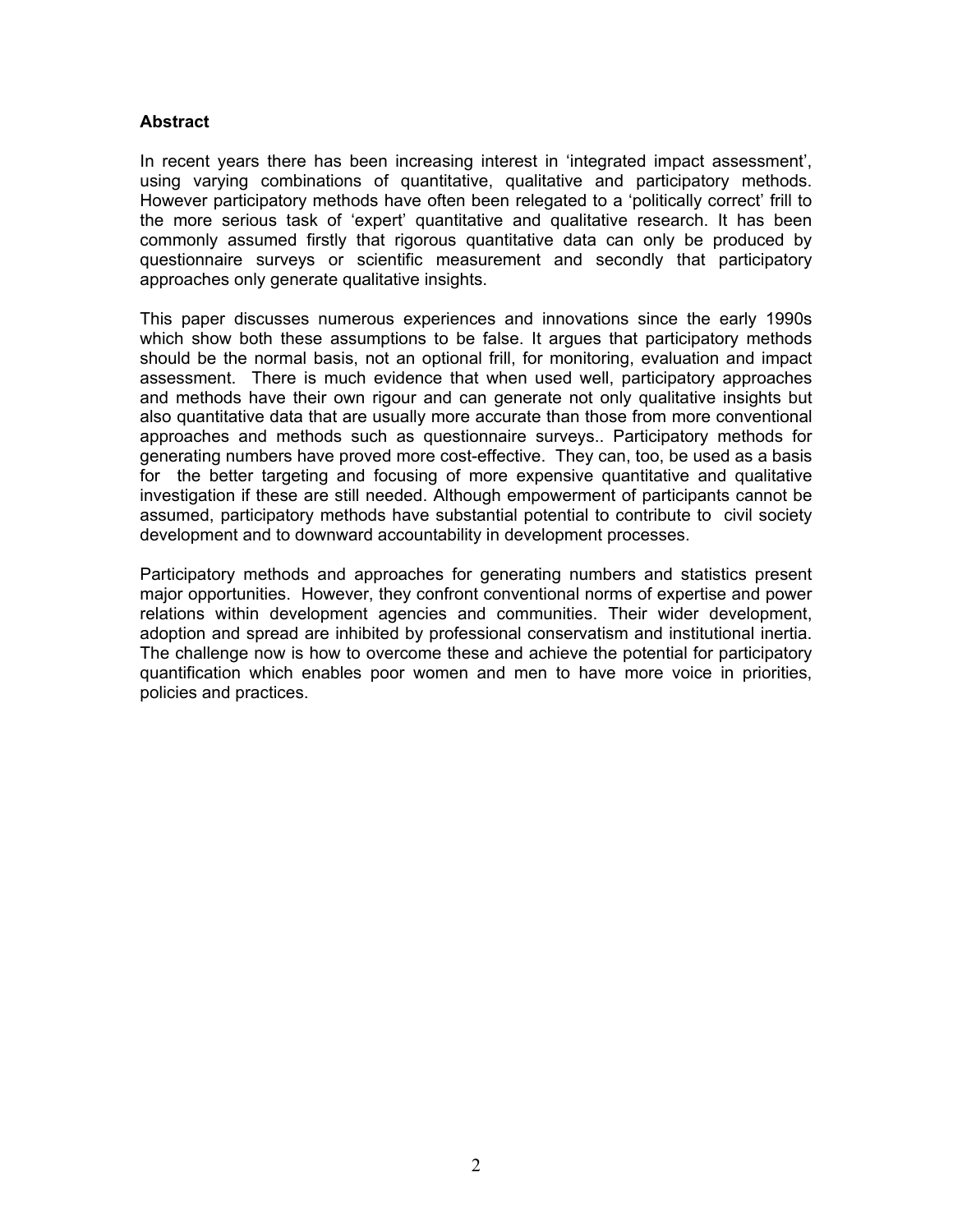## **Introduction**

 $\overline{a}$ 

In recent years there has been increasing interest in 'integrated impact assessment', using varying combinations of quantitative, qualitative and participatory methods (e.g. Hulme 2000; Booth et al 1998; Marsland et al 2000; Kanbur 2003). Complementarities have been recognised particularly between the depth and detail contributed by qualitative research and the objectivity and statistical robustness contributed by quantitative research.

In the 1990s participation rose in prominence in the agenda of aid and development. Manuals and tools for participatory research were compiled and produced (e.g. Mikkelsen 1995; Selener et al 1999; Shah with Zambezi and Simasiku 1999; van Wijk-Sijbesma 2001). However participatory methods have generally continued to be seen as a 'politically correct' frill to the more serious task of 'expert' quantitative and (more rarely) qualitative research. It has been commonly assumed firstly that 'rigorous' quantitative data could only be produced by questionnaire surveys or scientific measurement and secondly that participatory approaches could only generate qualitative insights.

This paper refers to and draws on numerous experiences since the early 1990s which show both these assumptions to be false. It argues that participatory methods should form the basis, not an optional frill, for monitoring, evaluation and impact assessment. When used well, participatory approaches and methods can generate both qualitative insights and usually more accurate quantitative data than more conventional approaches and methods. They are also far more cost-effective and can form a sound basis for better targeting and focusing of more conventional and expensive quantitative and qualitative investigation to where these are still really needed. Although empowerment of participants cannot be assumed, participatory methods have the potential to substantially increase the downward accountability of the development process and contribute in and of themselves to empowerment and civil society development. The main challenge for wider use and acceptance of participatory methods is not so much any inherent limitations to rigour and reliability of the data produced compared with conventional quantitative methods. It is rather how to overcome institutional inertia and professional prejudice against methods and approaches which challenge conventional norms of expertise and vested interests, and so to achieve more of their potential for enabling very poor women and men to have a voice in definitions and policies for propoor development.\*

## **Quantification and Quantitative Methods: Assumptions and Realities**

Impact assessment, monitoring and evaluation<sup>[2](#page-2-0)</sup> are now an established part of development activity. Many NGOs and programmes have *for long* had a concern with understanding and improving the development impacts of their activities. However the main push towards more systematic quantification of programme impacts has come largely from donor agencies and international funding NGOs. Historically the process has been a gradual extension of budgetary accounting to donors to ensure money was spent as agreed. With increasing use of logical frameworks and donor policy guidelines, the focus on 'agreed outputs' has been extended to 'agreed goals and impacts'. This has been partly a result of pressure from donor governments and their taxpayers and partly *a* 

<span id="page-2-0"></span><sup>2</sup> In this paper impact assessment is used as a shorthand to refer to impact assessment itself and also monitoring and evaluation processes which attempt to collect information on impact.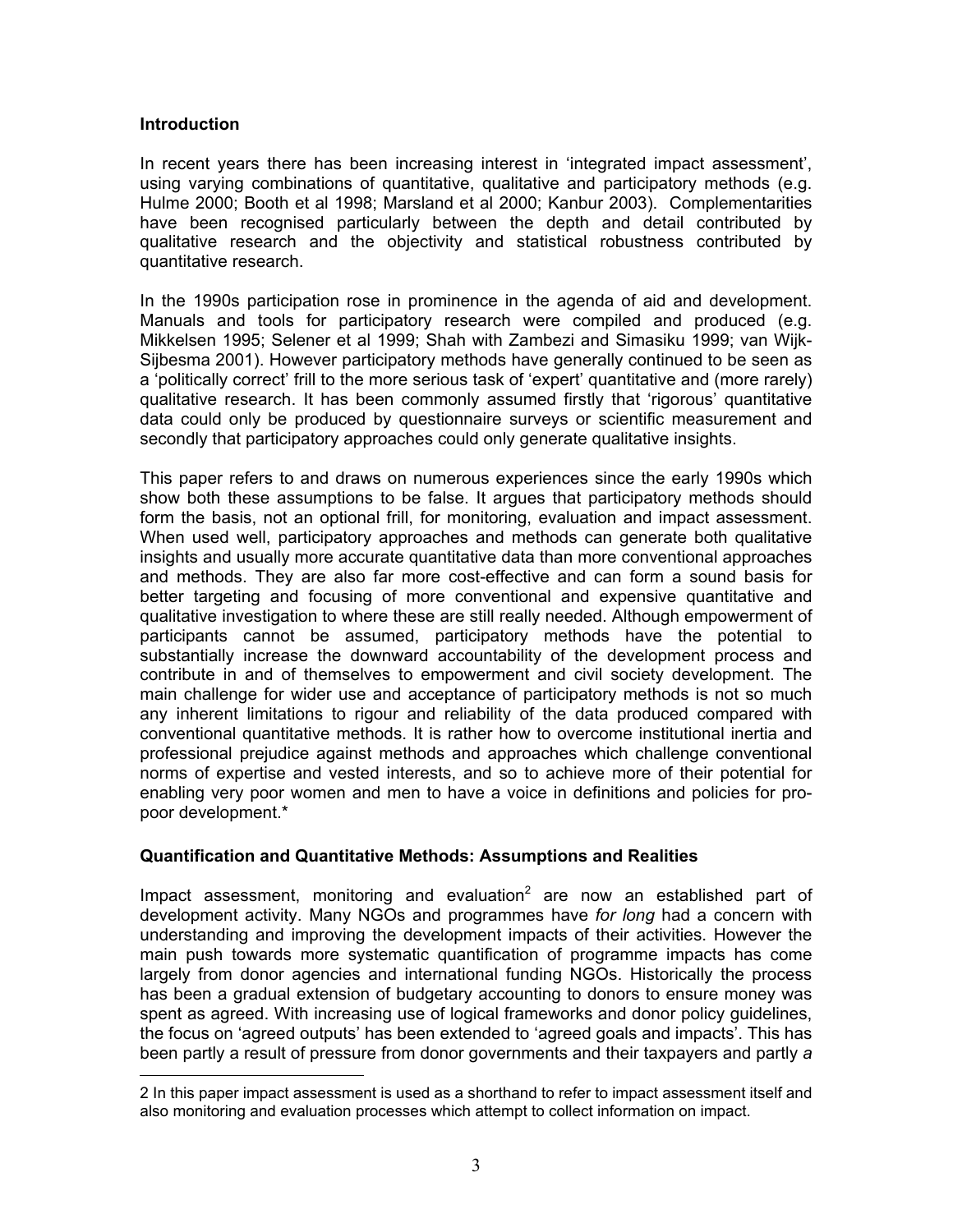response to critical research which has questioned the wider impacts of development aid $^3$  $^3$ .

The demand for quantification has also recently increased with the growing interest in macro-level strategic impact assessment for developing future policy work. These require not only much better project and programme-level strategic<sup>4</sup> assessments but also strategic sector-wide assessments. This extends the methods used for ex ante social and environmental assessments to follow-up studies<sup>[5](#page-3-2)</sup>. Strategic impact assessments of this type are becoming increasingly important in the context of sectorwide approaches involving networks and partnerships between governments, donors, NGOs and other stakeholders.

Alongside this demand for ever more quantitative data have also been widening demands of impact assessment itself. As outlined in Box 1 the range of types of question for which quantitative information might now be useful goes beyond simple measurement. Firstly there has been growing recognition of the multidimensional nature of poverty. This has raised questions not only about reliable means of quantifying economic dimensions of livelihoods like non-market income and services, but also whether and how social and political dimensions like decision-making, power relations and political participation might be quantified. Secondly there has been increasing concern with levels of analysis beyond the household to account for intra-household inequalities and interlinkages between different dimensions of inequality within and outside markets and communities. Thirdly, impact assessment is not free of costs which must be diverted from programme and policy implementation or other uses. This has led to a growing concern that impact assessment should be more practically useful, moving from a focus on 'proving impact' to 'improving practice' (Hulme 2000).

In these debates it has often been assumed that quantitative information can only be collected using conventional quantitative methods, generally seen as consisting of a standard package of structured questionnaires with prespecified indicators *applied to* a random sample of respondents and analysed using statistical techniques. Quantitative methods are generally treated as inherently superior to both qualitative and participatory methods in terms of rigour and credibility.<sup>[6](#page-3-3)</sup>

## BOX 1: QUESTIONS WHICH IMPACT ASSESSMENT MIGHT NEED TO QUANTIFY

## **Measuring economic, social and political dimensions of impact:** What is

<span id="page-3-1"></span><span id="page-3-0"></span>3 This has been particularly the case in microfinance where critical literature on poverty and gender impacts has led to a widespread implementation of impact assessment exercises. 4 In this paper the term ' strategy ' is used to imply an explicit attempt to design an intervention to achieve an explicit development goal. Strategies are required at all levels: projects, programmes and macro level policy and ' strategic plans ' are produced at all these levels. In this paper the term 'Strategic Impact Assessment' refers to assessments which not only assess the degree to which existing strategies achieve their goals at any of these different levels, but also assess the options for strategic improvement. This usage differs from that in some other papers where Strategic Impact Assessment refers only to macro level policy (eg Lee 2002). These are here referred to as macro-level or sectoral strategic impact assessments.

<span id="page-3-2"></span>5 See for example Kirkpatrick and George 2003.

 $\overline{a}$ 

<span id="page-3-3"></span>6A full review of these debates is outside the scope of this paper. For an overview see Hulme 2000 and papers in Kanbur ed 2003.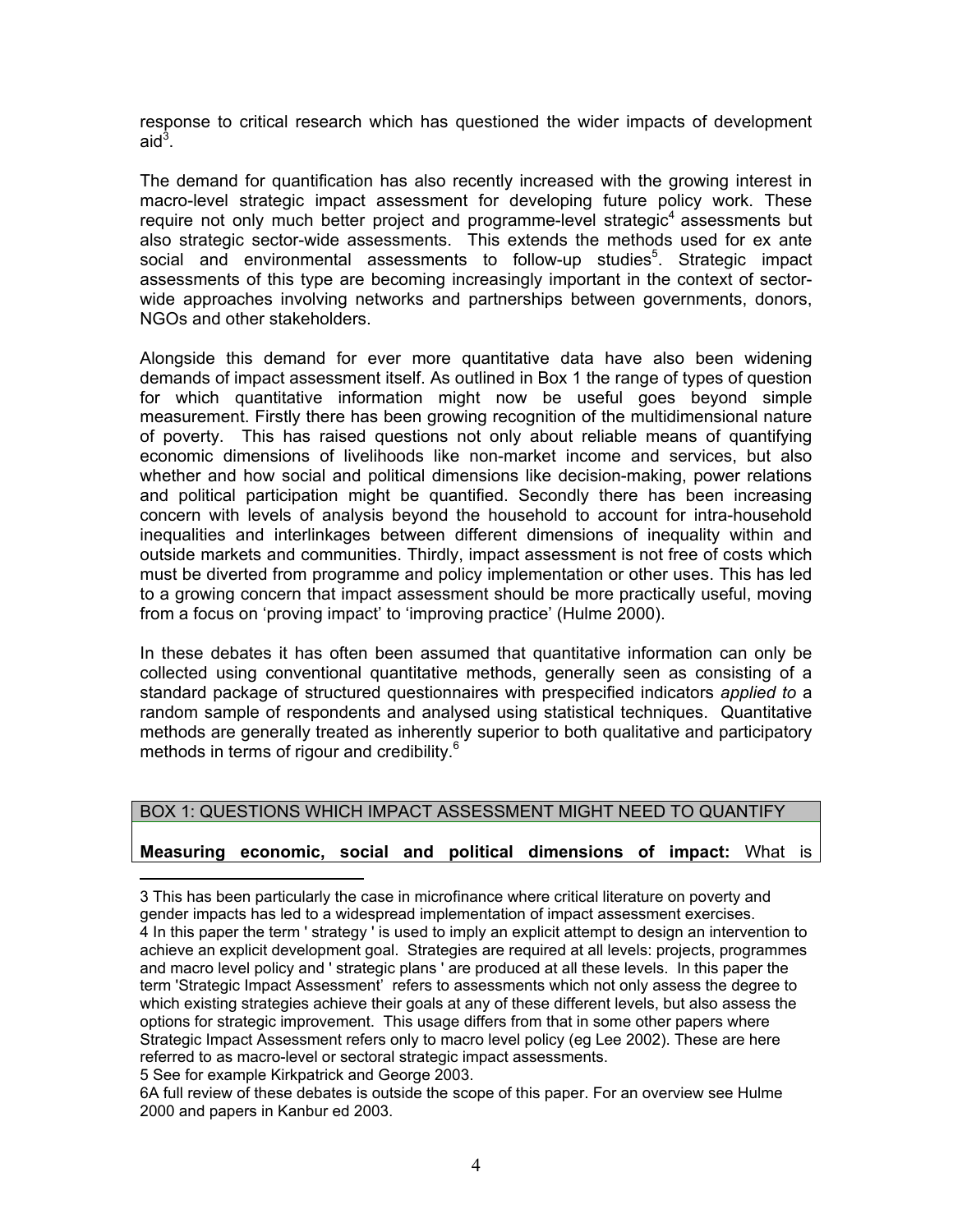happening? How much?

 $\overline{a}$ 

**Counting and aggregation for different stakeholders:** To how many people is it happening? To whom?

**Tracking changes over time:** How much have particular changes taken place for which stakeholders?

**Evaluating changes:** Which changes are significant enough to matter? Comparing one or more set of impacts affecting one or more stakeholders with other impacts and stakeholders.

**Attributing changes:** Why is so much of importance (or so little) happening to so many (or so few?)? What is the relative magnitude or importance of the different factors: different aspects of the programme, contextual opportunities and constraints?

**Assessing alternatives:** What can or should be done about it? How can or should the range of practical options be compared or valued?

**Setting goals for future changes:** What targets can or should be set for increasing positive impacts or decreasing negative impacts? For whom?

## *Based on Mayoux 2002; Chambers 2003; Uphoff 2003*

However quantitative methods, whatever their potential for rigour in relation to measuring specific types of impacts, in practice generally fall short of current requirements for impact assessment<sup>[7](#page-4-0)</sup>. This is partly because of limitations in statistical methods and analysis as they are conventionally used for addressing what are inevitably areas of value judgement and political negotiation $^8$  $^8$ . Merely measuring what is happening says very little about what can or should be done about positive or negative impacts identified. This requires different questions and different investigative and analytical methodologies. Moreover, merely making recommendations for improvement is no guarantee that they will be implemented – this requires effective dissemination of information and negotiation of often competing or conflicting interests to bring about the required change. Whatever the robustness of the findings of the assessment about the types of impacts occurring, practical conclusions are often based at best on information outside the quantitative study which has not been collected in a systematic manner. At worst they are based mainly on the preconceptions of investigators who made a priori

<span id="page-4-0"></span><sup>7</sup> The assertions made here are on the basis of detailed reading of the micro-finance impact literature and detailed discussions with those involved in doing them. For an overview of impact assessment methods in micro-finance see Mayoux 2002 EDIAIS paper and for the ways in which some programmes are attempting to address some of the challenges see IDS Bulletin October 2003.

<span id="page-4-1"></span><sup>8</sup> There is now a large critical literature by statisticians and economists themselves debating the limitations of statistical analysis and quantitative measurement of poverty (See for example papers on the SEEP website [www.SEEP.org\)](http://www.seep.org/). Another example where indicators underlying quantitative investigation have been the subject of continual contention has been the studies of the impact of microfinance on women's empowerment (See overview by Kabeer 2003).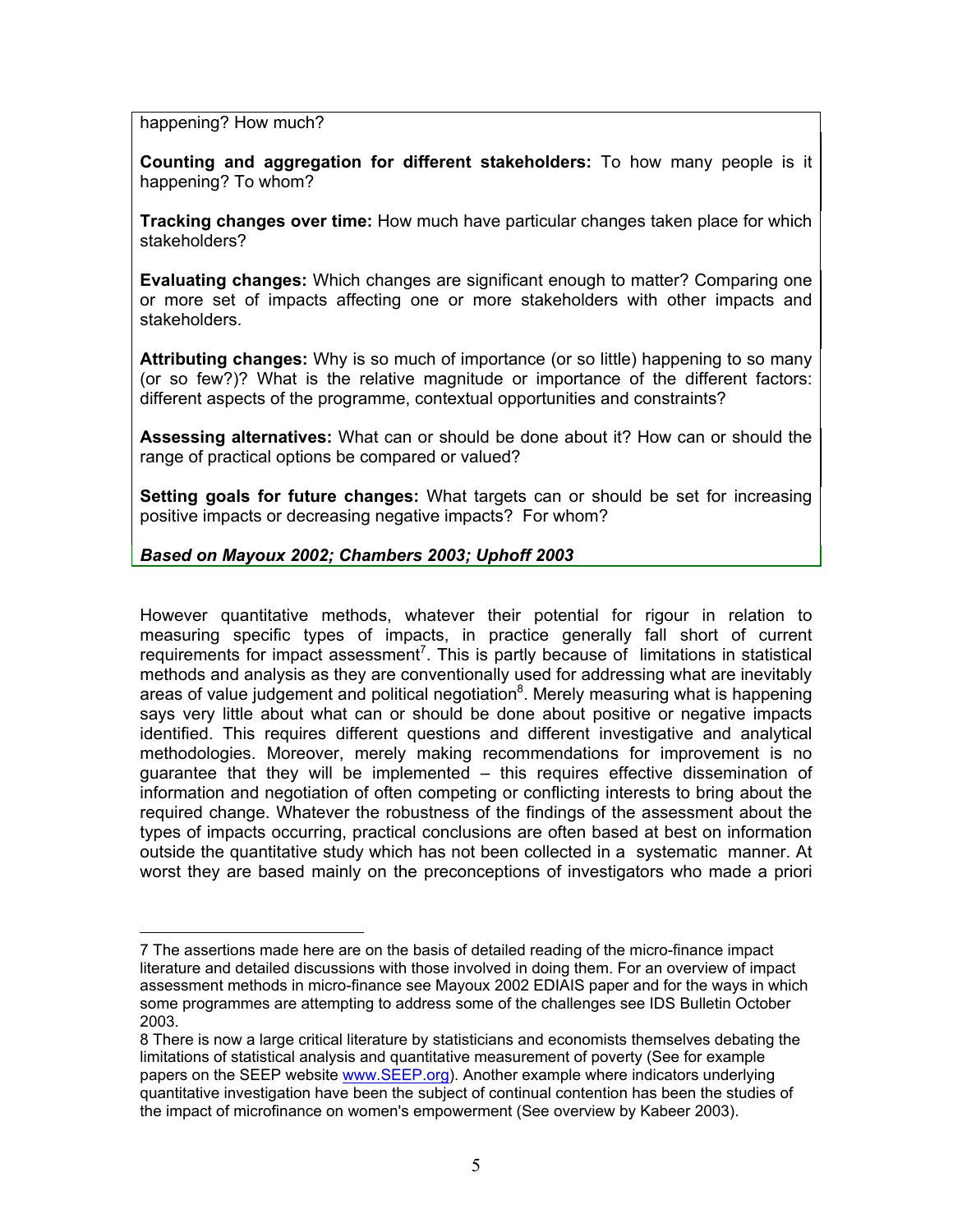decisions about the indicators and how the various statistical correlations should be interpreted in terms of causal relations and their practical implications.

\*Statistical methods cannot explain patterns of correlation or identify alternative courses of action. Even very sophisticated surveys like the World Bank's Living Standards Measurement Survey (LSMS) have serious shortcomings when used in isolation from qualitative analysis, clear specification of hypotheses, and stakeholder analysis to determine sampling criteria. For example many questionnaire-based surveys have found a lack of statistical correlation between household expenditure/income data and consumption.[9](#page-5-0) This may represent a failure to sufficiently take intra-household inequalities into account in the design of the questionnaire or be related to the ways in which correlations have been specified and tested. A lack of correlation was found in one LSMS survey between poverty levels and child labour because different categories of child labour had not been sufficiently specified to distinguish between work on family farms in better-off households from child wage labour in very poor households<sup>10</sup>. In such cases more detailed and in-depth analysis is important in drawing conclusions for policy interventions.

Furthermore even the quantification of impacts themselves is frequently less robust and rigorous than is often claimed in final evaluation reports. Firstly, many impact assessments attempt to collect 'complete information' on various economic measures of poverty: incomes, consumption and/or expenditure. This leads to very long questionnaires which still fail to cover important non-market dimensions of poverty: the many foraging activities, which women in particular, often perform, unpaid domestic services, e.g. childcare, water collection and so on. The time spent on these measurements also generally means that there is no space for covering impacts on social dimensions of poverty, like control over resources and decision-making. Both positive and negative impacts of programmes on key areas of poverty, essential to people's well-being are then missed. Practicalities of people's lives also mean that much of the data is suspect because towards the end at least, people are likely to tell the interviewer what they want to hear simply in order to end the interview.

Secondly, in many programme level impact assessments, the sample size is too small to reliably draw statistical inferences. It is generally determined by what is feasible within available resources, rather than the statistical requirements of the complexity of the question and the assessment of statistical variation and margin of  $error<sup>11</sup>$ . Moreover time and resource constraints frequently mean that samples are not random, with unavailable respondents e.g. migrants, women who have married away being substituted by those most easily available. Importantly also, the types of information required may not be known by all respondents in the random sample and/or there may be insufficient incentive for respondents to spend time to give reliable information. The reliability of household level information is particularly suspect. Unless all household members are interviewed, the information which people give about the incomes, assets, savings and consumption of other family members is often at best approximate and at worst completely misleading. There is nothing magical about the reliability of random samples

 $\overline{a}$ 

<span id="page-5-0"></span><sup>9</sup> This was reported by a number of NGOs, including Freedom From Hunger, who have recently conducted poverty assessments attending the SEEP annual conference in Washington 2003. 10 Informal conversation with the main statistician involved in the exercise.

<span id="page-5-2"></span><span id="page-5-1"></span><sup>11</sup> In micro finance for example 2-300 is often advocated as a blueprint 'practicable sample size' without any reference to either stakeholder analysis or the questions being asked.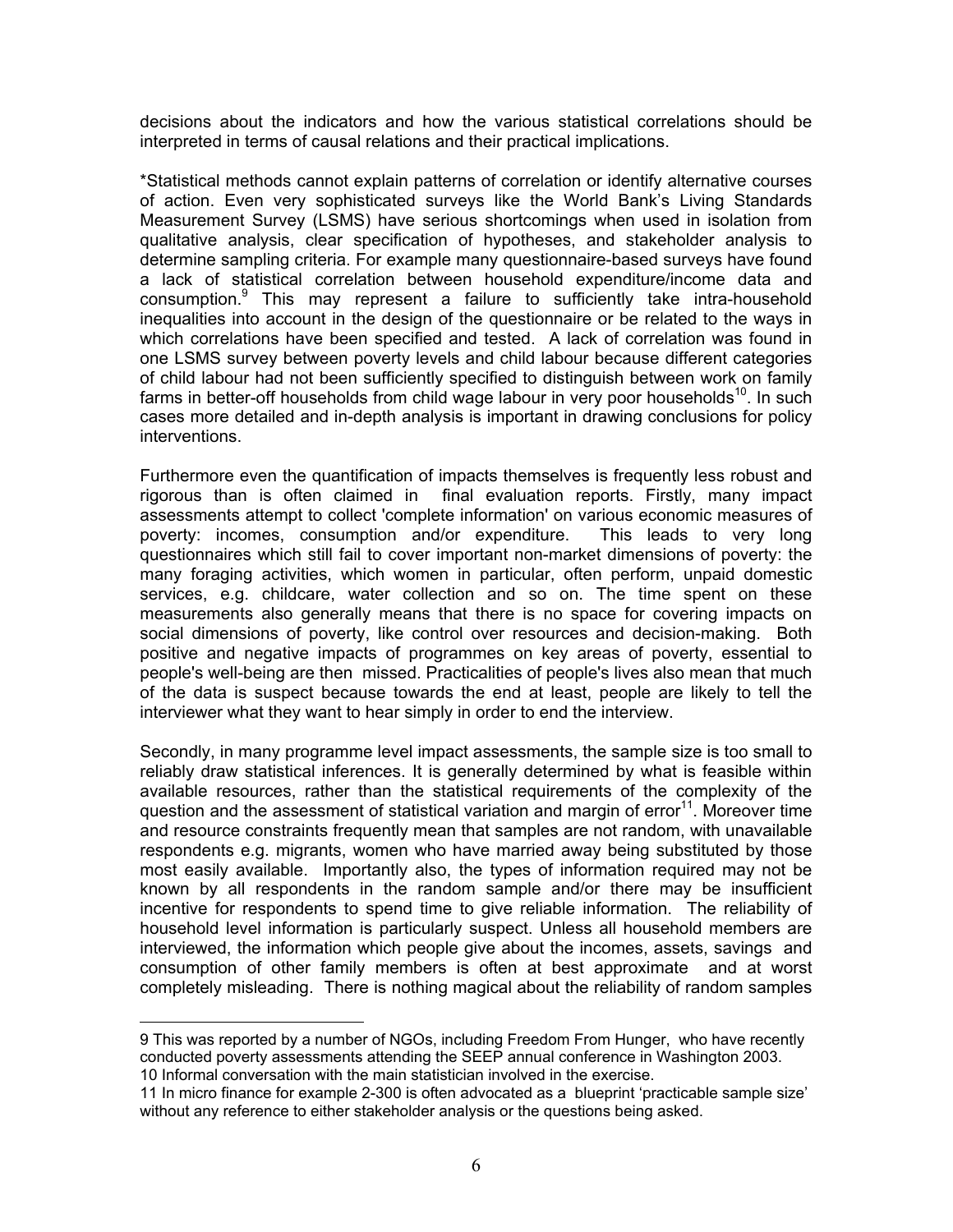of this type. More information is not necessarily better information. It may merely mean more bad information. It certainly does not necessarily mean that sample sizes necessarily need to be larger. For many purposes more useful information can be collected through carefully focused interviews with purposive samples and key informants.

Thirdly, the move from 'proving impact' to 'improving practice' raises ethical and moral issues about how identification and evaluation of possible alternatives are made, and by whom. There are serious questions to be asked about the validity of a process of 'improving practice' if the intended beneficiaries have little say about which practices are to be improved and how. In conventional impact assessment, external assessors write a report which is then submitted, in English or another European language, to the agency commissioning the assessment. Those who gave their valuable time to supply the information used in the assessment very rarely see even the quantitative findings, much less the recommendations made by the assessors. Moreover, the impact of even highly rigorous and expensive assessments is often marginal if those who receive them do not agree with the recommendations. In order for pro-poor development to become a reality, poor people themselves must be not only be involved as respondents, but also have access to the information generated, a role in its analysis and in identifying the practical implications for change.

None of the above implies that statistical analysis does not have an important role in impact assessment. Indeed as argued below good statistical analysis complements the use of participatory methods and is essential in macro-level strategic impact assessment. It also does not mean that quantitative survey methods should not be used where necessary. However the 'mist of mystique' which automatically assigns inherent objectivity and rigor to conventional quantitative methods and statistical analysis per se is misplaced in view of both their limitations and the practical challenges they present. Shortcomings are particularly glaring in view of the current demands and purpose of impact assessment.

## **Participatory Methods: Assumptions and Challenges in Quantification**

Participatory approaches and methods can generate data and numbers on numerous topics similar to outputs from questionnaires. They can be the basis for participatory consultation, appraisal, analysis of findings, identification of practical implications,and support for implementation of recommendations.

Participatory approaches and methods have, though, had their problems. One has been that with rapid spread and heavy demand, many claimed to be PRA trainers and practitioners who lacked experience, and whose behaviour and attitudes were inappropriate. Much practice was then not just mediocre, but plain bad – top-down, routinised, insensitive, unimaginative, unethical and producing data which were unusable and unused. This has reinforced the widespread but ill-founded view that such methods are inherently less reliable and capable only of collecting qualitative information and yielding qualitative insights.

Many participatory methods as commonly understood are characterised by one or both of two key characteristics as outlined in Box 2: Participatory focus group discussions and processes do not have to use diagrams, and diagrams can be part of qualitative research with only one person. But those processes with which we are most concerned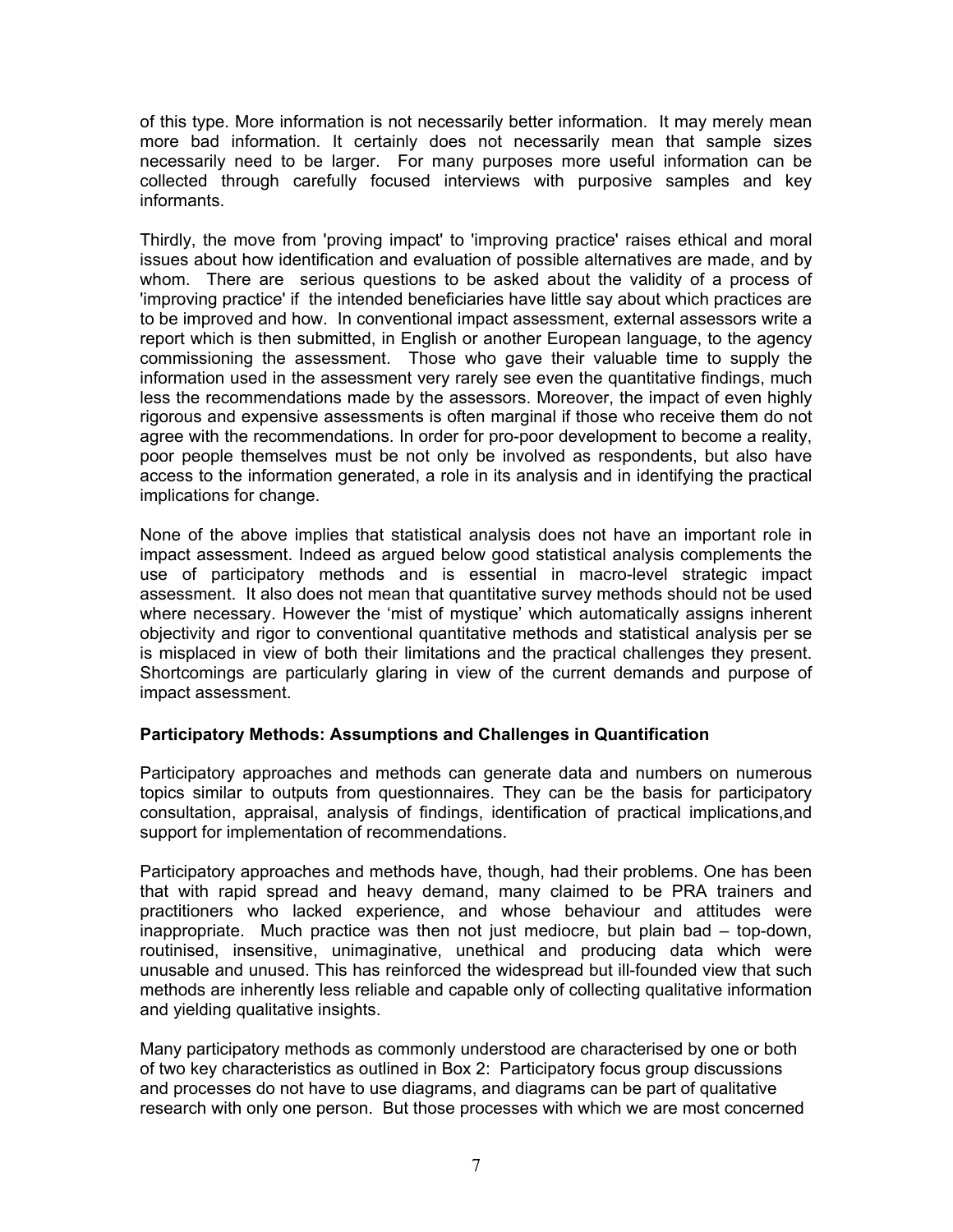have two characteristics, they involve more than one respondent, and use diagramming for the presentation, analysis, collection and recording of information

Increasing the rigour of participatory methods requires looking at both the participatory process and the types of diagram tools used and the ways in which both are recorded and interpreted and fed into decision-making.

There are now many examples of deriving numbers from participatory approaches and methods. Increasingly since the early 1990s, a quiet tide of innovation has developed ways, often visual and tangible, by which local people generate numbers (known for short as participatory numbers or "party numbers"). As discussed below the examples and scope for innovation are many<sup>[12\\*](#page-7-0)</sup> With group-visual methods the information is typically immediately accessible to everybody present in a form which can be understood both by illiterate people and by outsiders who do not speak the local language.

## **BOX 2: PARTICIPATORY METHODS: SOME EXAMPLES**

## **SOME PARTICIPATORY PROCESSES**

- Focus Group discussions
- Role-play
- Participatory workshops
- Community research

## **SOME DIAGRAM TOOLS**

- Diagrams: flow/causal diagram; Venn/chapatti/circle diagram; Systems diagrams; Pie charts; Histograms; value chain analysis
- Ranking Techniques: preference ranking and scoring; pairwise ranking; direct matrix ranking; ranking by voting; wealth ranking; pile and card sorting
- Time Trends Analysis: Historical and future (visioning) mapping; Time trends charts, historical matrices ; Oral Histories **are not diagrams?**
- Mapping Techniques: resource mapping, mobility mapping; social mapping; transect (walks) **transects are not maps**
- Calendars: Seasonal calendar; Historical seasonal calendar
- Ethno-Classifications: Proverbs, Stories, Indigenous Categories and Terms, Taxonomies

A key advantage of participatory methods is their cost effectiveness in rapidly bringing together information and knowledge from many participants. The information obtained on many topics is likely to be more accurate and reliable because individual responses are subjected to immediate examination and cross-verification from other participants.

<span id="page-7-0"></span> $\overline{a}$ 12 See for example Neela Mukherjee's latest (2002) book Participatory Learning and Action with 100 field methods. For discussion of quantification of a number of key diagram forms and their applications see Mayoux 2002.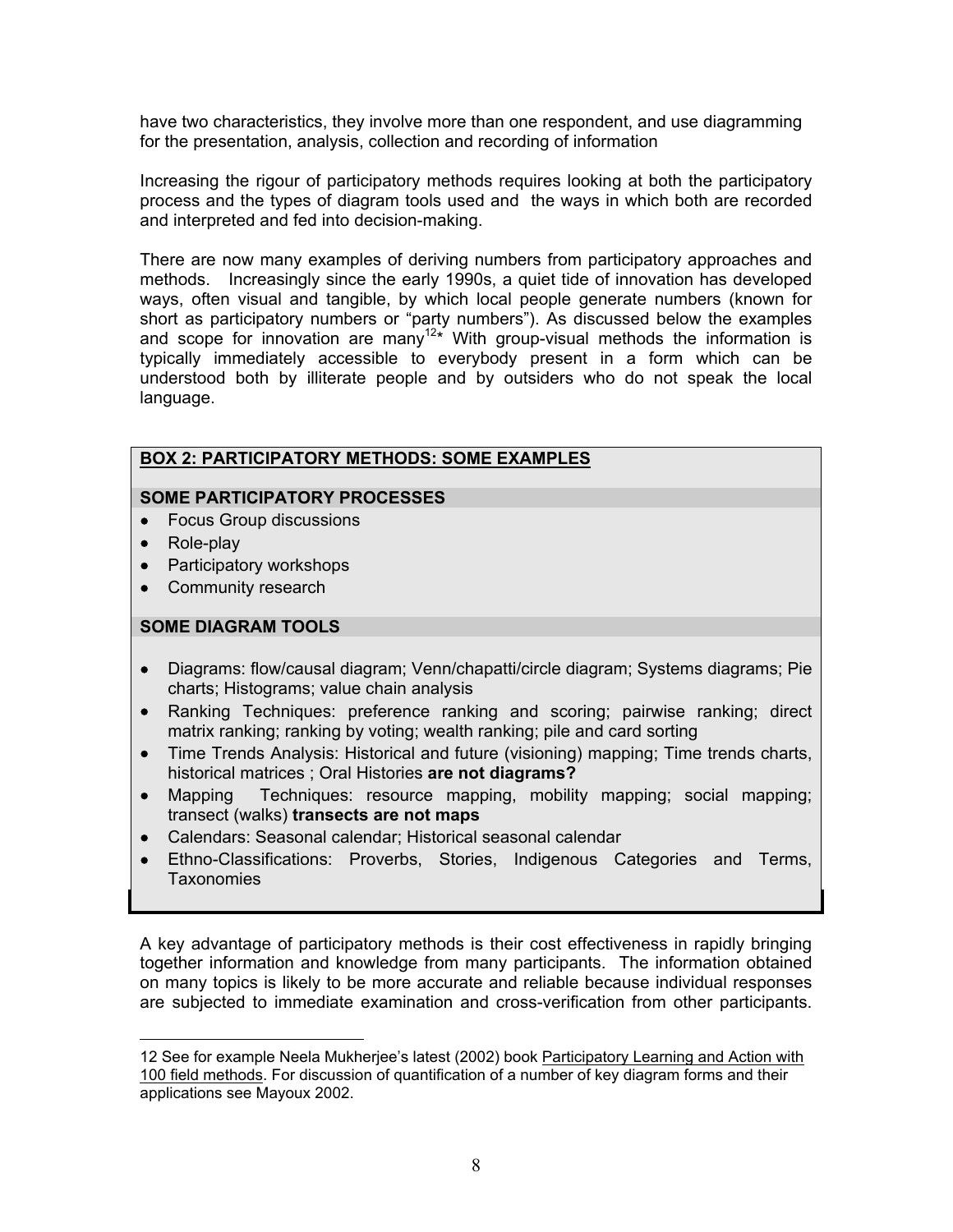The actual process of counting in a participatory setting is relatively straightforward. There are a range of methods which can be used in a group meeting which can *generate* numerical data. Even if information or views are sensitive, there are ways in which anonymity can be assured. Methods include, but are by no means confined to:

- Voting by showing of hands with numbers then marked on the diagram.
- An energiser which asks people to group themselves by particular characteristics to encourage them to move and change places as well as be counted.
- Voting by secret ballot, using symbols and diagrams, can be used for more sensitive issues.
- People can plot themselves on a flip chart diagram going behind a stand turned away from the other participants.
- Pocket voting (van Wijk-Sebesma 2001: 130)

The participatory process itself can take many forms. Most commonly it takes the form of participatory focus groups facilitated by outside facilitators: NGO staff, consultants or researchers. Numbers involved vary from small groups of 3 or 4 to large participatory workshops. In transect walks participation is random as analysts interview people as they meet them. It is also possible for local people to be involved in community research without significant external facilitation. For example Meera and Parmesh Shah showed that women who were not literate could facilitate a community census map. Poor people have shown a greater ability to facilitate group visual analysis than has been commonly supposed.

The quantitative data generated can come from measuring, counting, estimating, valuing, ranking, and scoring.

- Examples of *participatory measuring* can be found with timber stocks, water flows, arm circumferences, and land use areas from participatory GIS modelling (Rambaldi and Callosa-Tarr 2000), though in this last case it is not clear whether the measurements on the modelling were made in a participatory manner.
- Examples of *counting* are social and census maps, which have tended to be very accurate for identifying and listing households, for headcounts and for household characteristics which are common knowledge (for seven cases see Chambers 1997: 143-5). Community censuses from participatory mapping in 54 villages in Malawi is an illustration of how this can be done at scale (Barahona *and Levy 2003: 4-7*), suggesting that the 8.5 million census count of the rural population should have been 11.5 million.
- Examples of *estimating* are often associated with *comparing* and *relative proportions* , as in historical matrices (e.g. Freudenberger 1995; PRAXIS 2001: 98 and 102) which indicate trends and changes; seasonal food calendars which show seasonal variations in things like amount and type of food consumed (e.g. Mukherjee and Jena 2001: 51) and health problems (Shah 1999: 61) ; and as in proportional piling for income and food sources (e.g. Watson 1994; Eldridge 2001; Stephen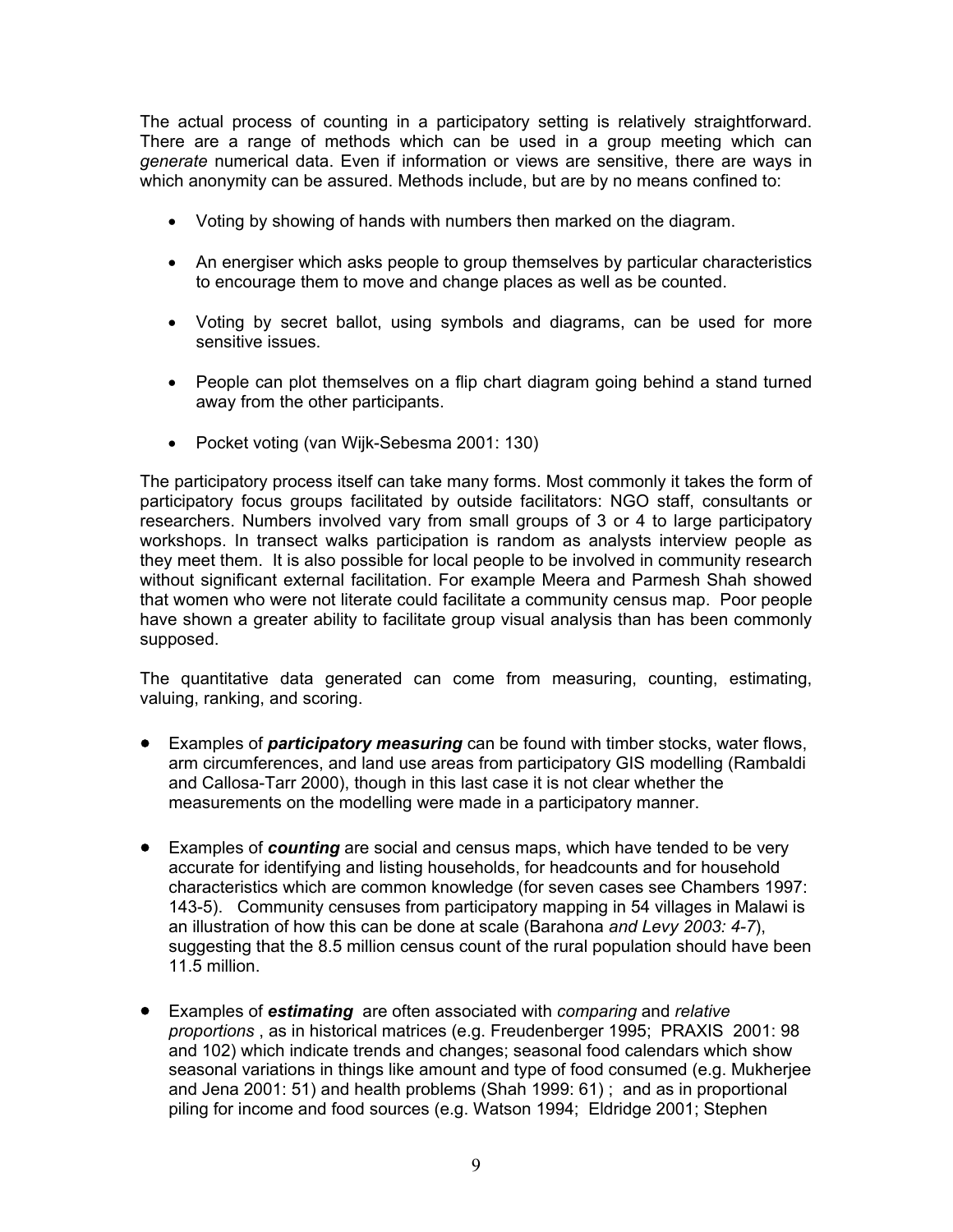Devereux and Henry Lucas pers comms; Sharp 2003). There are many applications with variants of methods such as the Ten Seed Technique (Jayakaran 2002) or the use of 100 seeds, stones or other counters to give percentages.

- Examples of *valuing* occur often with preference ranking, matrix ranking and matrix scoring (Jones 1995). Applications range from crop varieties in Zambia (Drinkwater 1993) and India (Manoharan et al 1993) to contraceptive methods, from markets in Bangladesh (Kar and Datta 1998) to political parties, from girls' preferences for sexpartners in Zambia (Shah 1999: 51) to wild plants collected for winter feeding of goats in Afghanistan (Leyland 1994). Examples in the UK include health providers and candidates interviewed for a university post.
- *Comparing* which combines *estimating* and *valuing* is also common. Perhaps the best known and most widespread example is wealth or wellbeing ranking, where analysts group households according to their judgements of personal or household conditions (see e.g. RRA Notes 15, 1992 for an introduction).

There have now been many situations where information from group exercises has been aggregated over a whole area. A degree of standardisation was designed to assure comparability and enhance the validity of aggregation.

- A pioneering effort in Kenya used wealth ranking to enable pastoralists to separate out three groups – rich, middle, and poor. A ranking game was then played for the relative importance of problems, and the results averaged for 24 rich, 17 middle and 27 poor groups. There were sharp differences between the groups in the priorities they identified. Livestock management scored 87 for the rich, for example, but only 7 for the poor (Swift and Umar 1991: 56).
- The earliest case of a large-scale survey with participatory visual analysis and no questionnaire may have been in 1992 with ActionAid's use of PRA-related methods, mainly mapping, classifying and counting, in over 130 villages in Nepal (ActionAid-Nepal 1992). This was a survey of utilisation of services. It covered the whole population in the villages and generated 13 tables similar to those from a questionnaire. The population summed to 35,414.
- An SCF (UK) study in 20 Districts in Malawi, Zambia and Zimbabwe used pile sorting and other participatory methods for a retrospective study on how individual poor farmers coped with the 1992 drought (Eldridge refs). The resulting tables were similar to those from a questionnaire survey.
- Aggregating from focus groups has been a feature of some Participatory Poverty Assessments, for example Bangladesh (UNDP 1996) where poor women and poor men's priorities were elicited separately, and Tanzania (Narayan 1997)
- Focus groups have undertaken participatory studies of urban violence in Jamaica, Guatemala and Colombia with identification of different types of violence, their seriousness, and the importance, positive or negative, of different institutions (using Venn diagramming) (Moser and Holland 1997; Moser and McIlwaine 2000a; Moser and McIlwaine 2000b; and Moser 2002). In the Guatemala study this led, for example, to a table derived from 176 focus group listings which showed the frequency of mention of 22 different strategies for coping with violence (Moser and McIlwaine 2001: 140)
- Aggregation from focus groups was also undertaken in the Voices of the Poor study (Narayan et al 2000) in 23 countries. This involved aggregating the views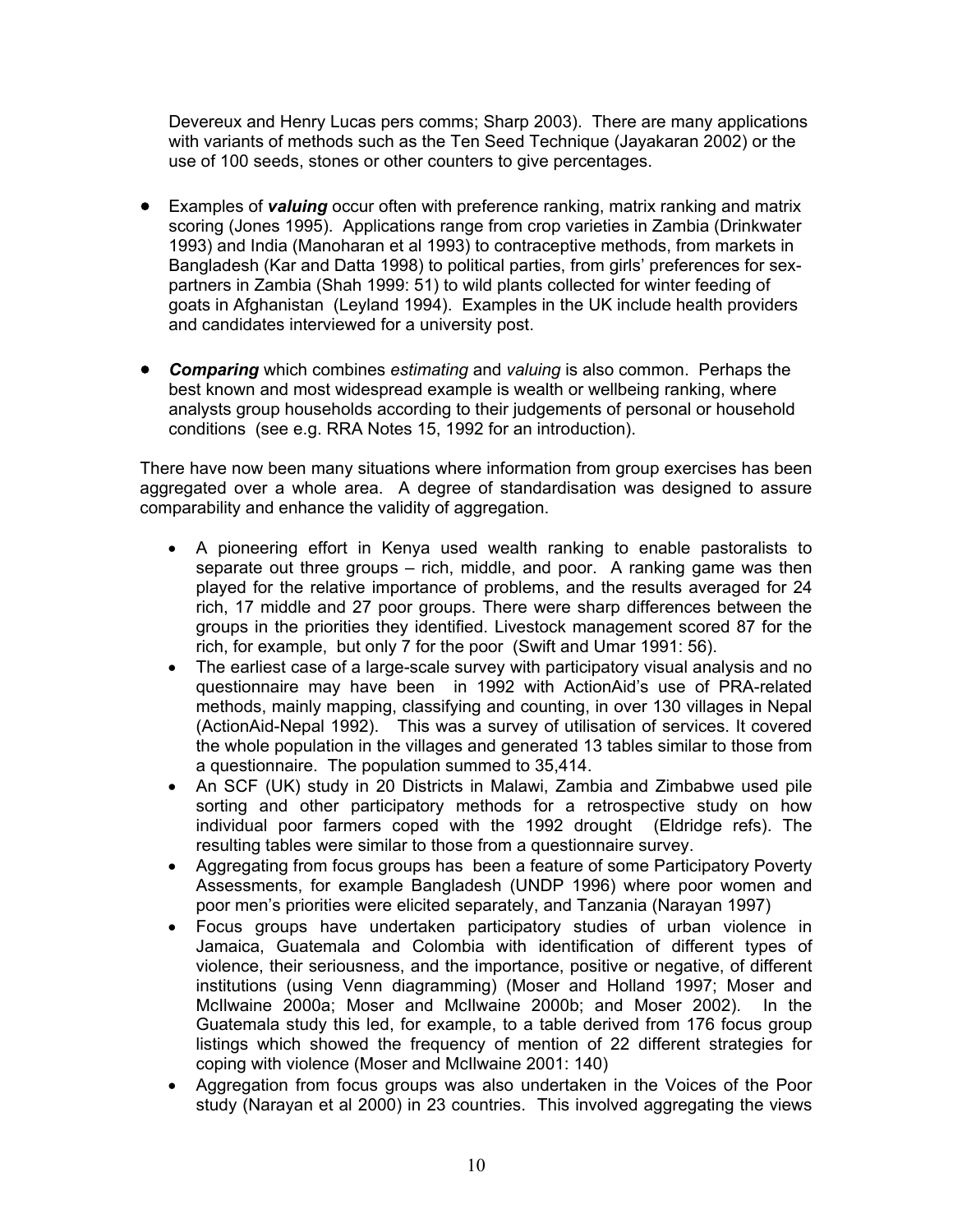[o](#page-24-0)f many hundreds<sup>i</sup>of discussion groups in some 272 communities on directions of change in violence against women (ibid: 124-131) and of characteristics of institutions (ibid: 184 and199-202), the results of which could be presented in pie charts.

- A participatory study was undertaken in Malawi of the "starter pack" [of seeds, fertiliser etc] programme and of small farmers' ideas of sustainability (Cromwell et al 2001). In each of 30 villages, analysis by 3 focus groups, each of a different category of farmer, included pairwise ranking of the relative importance of 15 indicators of sustainability. The results were combined in a table of mean values across villages by region.
- Participatory techniques were used with 24 focus groups in Western Kenya to evaluate agroforestry dissemination practices. Pile sorting to score with 100 beans or grains of maize was used to evaluate the usefulness of, for example, 7 external providers of information, and 10 media used (Adato and Nyasimi 2002). Similar methods have been used in other countries as part of poverty impact research coordinated by IFPRI for the Consultative Group for International Agricultural Research.
- In Malawi in 1999-2002, research studies using participatory methods generated rural population estimates, estimates of the proportion of people in the population with certain characteristics (e.g. the very food insecure) and estimates of the proportion of people who should be targeted by an intervention (Barahona and Levy 2003)

Aggregation has also been done through comparative analysis of secondary data from participatory exercises. Karen Brock (1999) gathered findings from participatory research on poverty. She then analysed work with 58 groups and individuals in 12 countries who had been asked to identify key criteria for poverty, ill-being or vulnerability. She then used the NUDIST programme to classify and count these by criteria, separated into urban and rural, and into men and women, and presented the results diagrammatically to show frequency of mention as percentages (ibid 9-13).

Participatory spatial analysis can be a step towards generating figures for different local categories for areas. The analysis of aerial photographs by local people (Sandford 1988; Dewees 1989; Mearns 1989), drawing their local knowledge on transparent overlays, has proved powerful. It can provide precise location and area data given for different land tenure and uses, soils, soil-vegetation associations and the like. Various forms of participatory GIS have also been explored (Abbott et al 1999; Jordan 1999). Perhaps the most remarkable is a series of innovations in the Philippines and which have now been applied also in Vietnam. The participatory process developed enables local people to combine their knowledge with digital contour data to make detailed coloured 3-D models. These locate areas under different land uses and provide numerical area data which are considered to be very accurate (Rambaldi and Callosa-Tarr 2000).

Further innovation and spread in use of participatory methods for serious quantification have already taken place on some scale. Participatory numbers seem set to become more widely used. It is more than a straw in the wind that the International and Rural Development Department and the Statistical Services Centre at the University of Reading in September 2002 convened a workshop for PRA/PLA practitioners on "Dealing with data from participatory studies: Bridging the gap between qualitative and quantitative methods". There are also a number of recent publications such as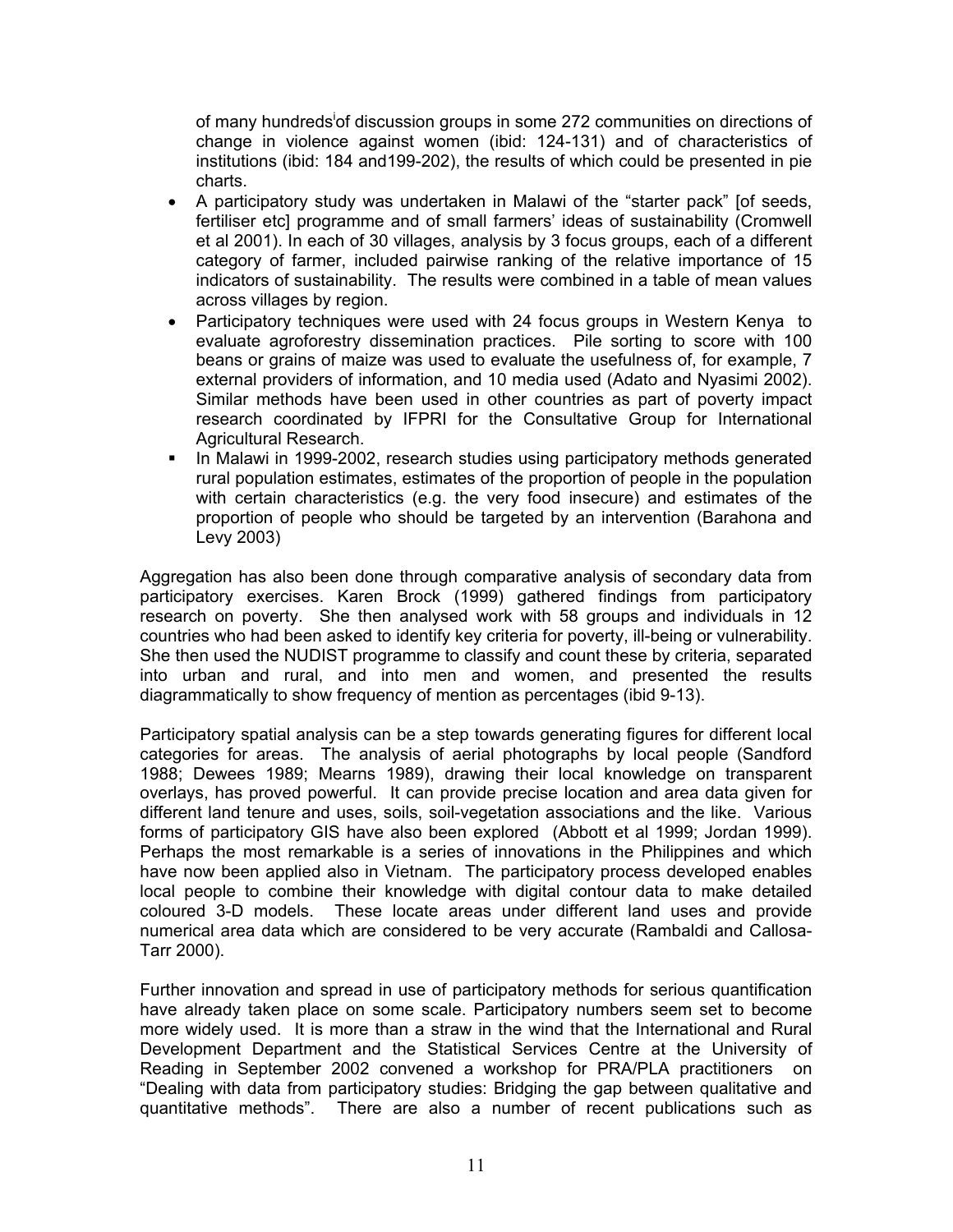Participation and Combined Methods in African Poverty Assessment: Renewing the Agenda (Booth et al 1998), a series of publications of the Statistical Services Centre at Reading University, the Cornell March 2001 Qual-Quant Workshop (Kanbur 2003) and the Swansea July 2002 Conference on Qualitative and Quantitative Methods in Development Research. And this is only part of a burgeoning literature and interest. Participatory monitoring and evaluation (Estrella et al 2000) is spreading and is fertile ground for the seeding and growth of these approaches and methods.

## **How reliable have these methods been?**

Inherent challenges of participatory methods have been well documented, even by many of their proponents. Their very potential advantages, also imply challenges:

- Although bringing together people may increase rapid access to a range of different sources of information and assist filling gaps, cross-checking and refinement of data, participation in discussions may also be biased. As participants influence and interact with each other some participants may dominate the process and/or divert the discussion. This may lead to false and unreliable information being given.
- Systematic sampling is often difficult in participatory methods. Even with careful preparation there is much more dependence on people's willingness to turn up and be involved than in the 'captive' interview situation. There may also be logistical problems in identifying a venue and time accessible or conducive for everyone.
- Information may be difficult to analyse. Its holistic and comprehensive nature means that information must often be filtered to make sense. It is the process of producing diagrams: the questions asked and not asked which are often as important in their interpretation as the diagram product itself. This requires indepth understanding also of context and who is and who is not present.
- Diagrams may be difficult to understand for outsiders without good documentation. Numbers generated may be less credible for those who did not see the process and context in which they were produced.
- Although information from one participatory exercise is immediately accessible to direct participants, its significance may only emerge on aggregation of findings from many such exercises. This means that analysis of practical implications often needs to be part of an ongoing process rather than a series of one-off exercises.

Nevertheless, these approaches and methods have often given access to sensitive or surprising information that would have been difficult to obtain through questionnaires. A participatory study in India gave the caste-wise breakdown of number of families with addiction to alcohol (PRAXIS 2001: 33). Moser and McIlwaine's work in nine urban communities in Colombia elicited numerous types of violence, and (2000a: 24) produced the unexpected finding that 54 per cent of the types of violence identified were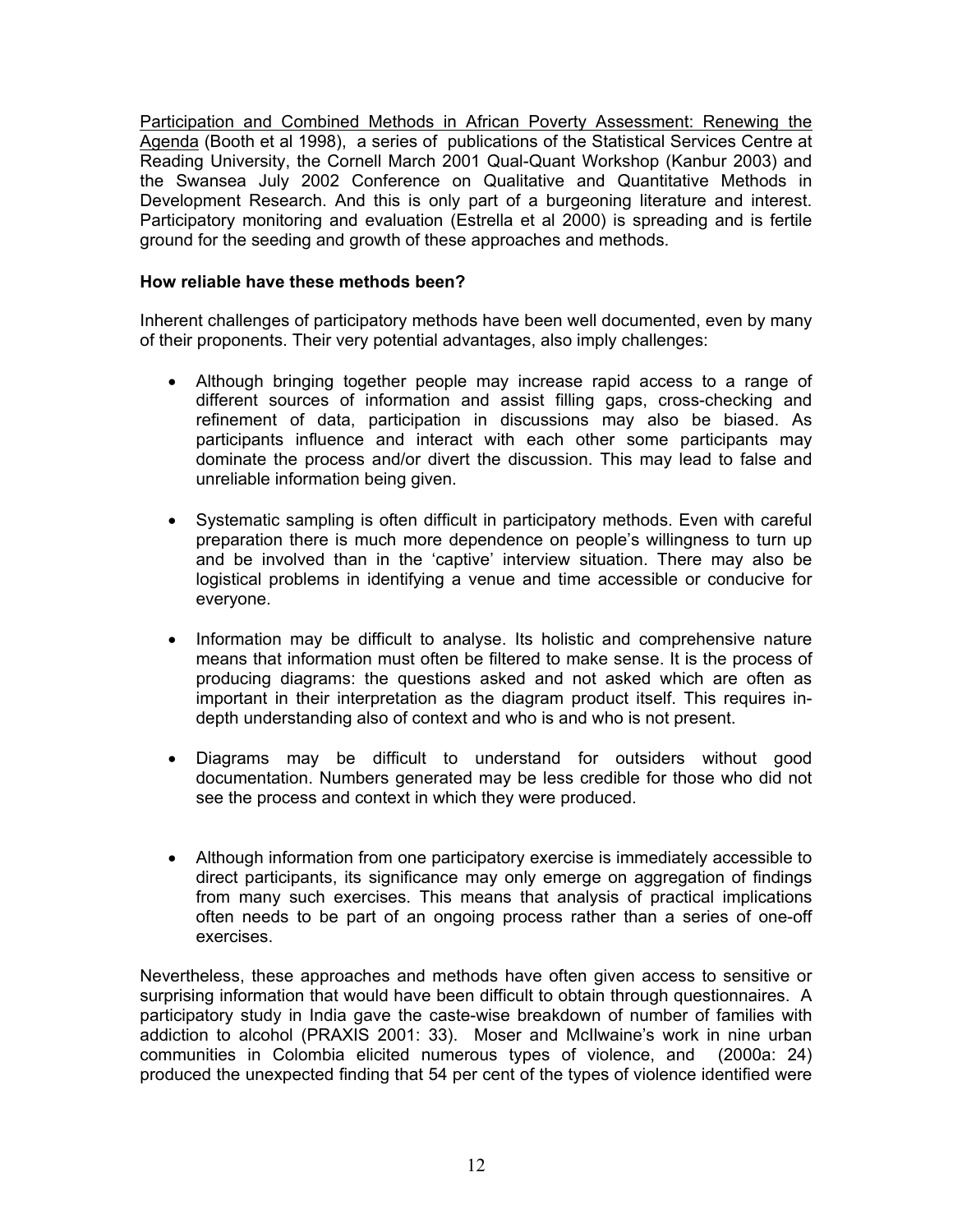economic, as against only 14 per cent political, contrary to the common belief that political violence was the bigger problem (Moser 2002).

Other examples can illustrate the sorts of findings from these approaches. The SCF study in Southern Africa found that in any year the poor spent more on mealie meal and maize than the rich, had more income-generating activities than the rich, and were especially hit because these non-agricultural activities were reduced during the drought. The starter pack study in Malawi found farmers short of crops and varieties, keenly seeking new sources of seeds, and unlikely to follow the current recommendations for agroforestry. The UNDP PPA in Bangladesh found that across groups of poor urban women their first priority for "doables" was, perhaps not surprisingly, water, but then their second was private places where they could wash, and their third that something should be done about dowry (UNDP 1996 :68). Brock's comparative analysis of participatory studies of poverty found that inadequate access to water was mentioned frequently in urban conditions, and dramatically more often in urban than in rural (1999: 10). The participatory 3-D modelling in the Mount Pulag National Park identified discrepancies with satellite data: the 3-D model at 1:10,000 had 27 per cent of the area under farmland compared with 0.4 per cent from satellite imagery, and 40 per cent under forest cover compared with 57 per cent. The authors concluded that "pooled people's knowledge" was more accurate and useful for community-based analysis than information maintained in official circles (Rambaldi and Callosa-Tarr 2000: 40-41).

With careful and sensitive pilot testing, many if not most of the problems associated with participatory methods can be addressed to get both reliable qualitative and quantitative information. This will require the combined skills and insights of different disciplines, not least statistics. Some examples of aggregation, and exploration of methodological issues are as follows:

- *Causal diagrams*. Diagrams of the causes and effects of poverty generated in the Voices of the Poor (Narayan et al 2000) were counted and aggregated (Brock 1999b). Methodological and especially statistical issues in aggregation and analysis of causal diagrams have been explored by R.W. Burn (2000).
- *Matrix ranking and scoring*. This has given rise to considerable debate about how the scores in matrices can and cannot be interpreted and used (Maxwell and Duff 1995; Fielding et al 1999; Fielding and Riley 2000; and a recent full treatment by Abeyasekera 2001).
- *Preference ranking*. Aggregation of preferences expressed by groups has been quite common. For example, Volume 3 Poor People's Perspectives of the UNDP 1996 Report on Human Development in Bangladesh was based on 159 sessions with focus groups of poor people who identified and ranked their priorities for "doables". A final ranking and scoring, attempting to summarise the "underview" of poor people, used a statistical technique described as a Prioritised Problem Index of Poor Communities (UNDP 1996: 36-37). Another example is the Starter Pack study in Malawi (Cromwell 2001).
- *Wellbeing grouping or ranking*. Ranking, as in wealth or wellbeing ranking of households, has a growing literature and has been subject to various comparisons and statistical analyses (see e.g. Grandin 1988; RRA Notes 15,1992, especially Mearns et al; Richards et al 1999; Simanowitz 1999, 2000; Temu and Due 2000).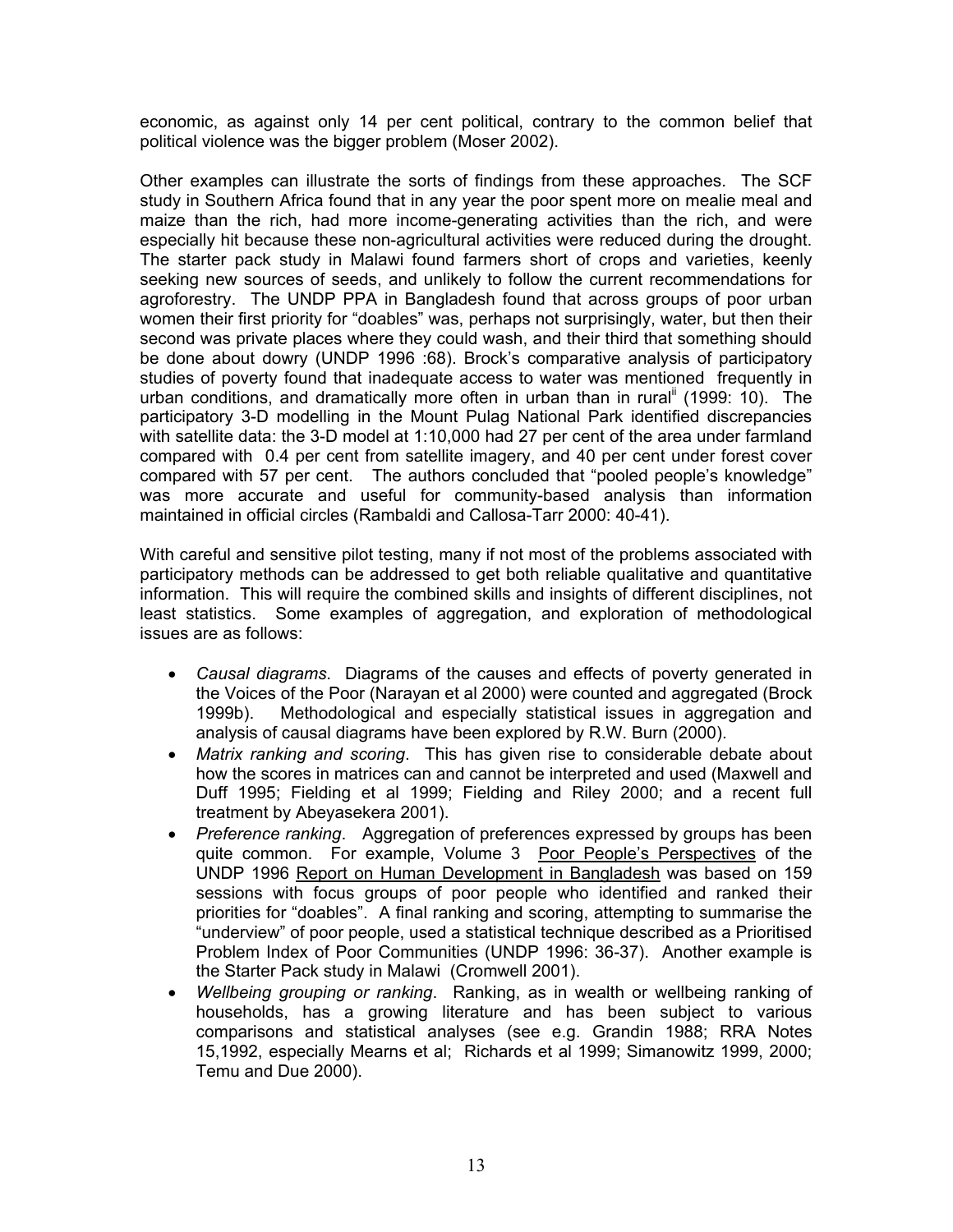Exploration and innovation in these areas have been rapid. Wealth or wellbeing ranking is an example. It has raised difficult questions of aggregation, interpretation and validity especially when comparisons are sought of levels between different communities. For a time these appeared insoluble. However, two solutions have been found:

- In South Africa, an ingenious standardised method (Simanowitz and Nkuna 1998, Simanowitz 1999, 2000, Hargreaves and Howe 2004) has been evolved for eliciting wealth or wellbeing criteria, scoring these and then applying them to identify three comparable groups – very poor, poor but a bit better off, and doing OK in each community. Further refinements are likely in the context of development of PWR as a possible tool for poverty monitoring in a current USAID initiative<sup>13</sup>.
- In China, a process has been devised for identifying villages' relative degrees of deprivation, and at the same time their priorities (ADB 2002; Woldon 2004; Li and Remenyi in draft) . Each household scores itself from 1 to 5 against eight "villagefriendly poverty indicators" which have been found to have a certain universality covering livelihood poverty, infrastructure poverty and human resource poverty. These are aggregated for each community to give relative weights which sum to one. This permits comparisons between communities and the mapping of relative deprivations to assist planning<sup>14</sup>.

There will undoubtedly always remain trade-offs between the rigidity of preset categories needed for aggregation and comparison and diversity of parameters to increase local accuracy and relevance (Booth 2003). The solution commonly sought is extensive and progressive participatory piloting and evolution towards degrees of standardisation, as in the Malawi starter pack study (Cromwell et al 2001). Similarly, both participatory wealth ranking in South Africa (Hargreaves et al 2004) and the participatory poverty index in China (Li and Remenyi in draft) only settled on standardisation after long and careful exploration of local people's realities and priorities. Acknowledging and addressing the trade-offs through participatory methods is however preferable to ignoring local priorities altogether as is generally the case in quantitative surveys.

For many issues participatory methods require carefully trained facilitators. This is especially stressed, for example, for the South African wealth ranking (Hargreaves et al 2004). Not only is there a need to understand how to produce the diagrams, but also skill in facilitating the participatory process in a balanced, equitable and ethical manner. The open-ended questioning, the use of techniques such as pauses and probes and knowing when and how to move into new topic areas require a degree of expertise typically not possessed by untrained interviewers.

Outsiders' skills (and crucially time and resources) are usually needed where participatory activities occur on a scale which requires aggregation, with or without

 $\overline{a}$ 

<span id="page-13-1"></span>14 This has been written up in summary form and can be downloaded from

[www.chinadevelopmentbrief.com](http://www.chinadevelopmentbrief.com/) and is also in more detail in an ADB document Preparing a Methodology for Development Planning in Poverty Alleviation under the New Poverty Strategy of PRC, TA3610-PRC July 2002. The idea is that this methodology will be used in all communities in China that have been identified as poor. There is a write up of this by Jim Woldon at [www.chinadevelopmentbrief.com](http://www.chinadevelopmentbrief.com/)

<span id="page-13-0"></span><sup>13</sup> For details and updates see the IRIS website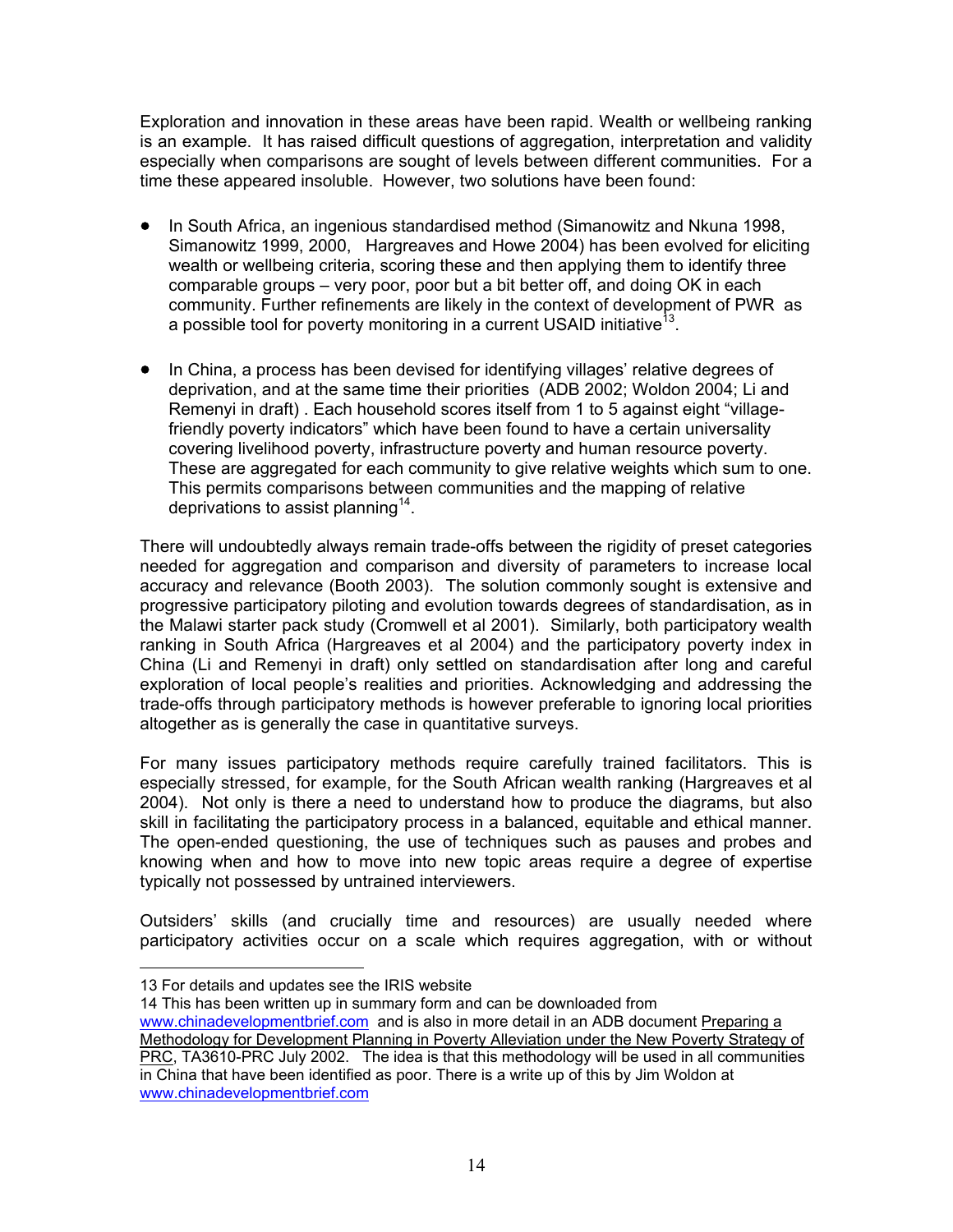statistical analysis. The outcomes are often presented in tables which look (and are) similar to those generated by questionnaire surveys. Some calculations can be carried out by competent local people. In Bangladesh, for example, as part of the processes of community-led total sanitation, people calculate the number of cartloads of faeces the community produces in a year (Kar 2003).

## **Reversing the Paradigm? Do We Need Questionnaires Then?**

The challenges posed for participatory methods should not be minimised. Nevertheless as we have shown, participatory figures have often proved more accurate, sometimes spectacularly so. They also better reflect and reveal local realities. Not only can participatory approaches and methods complement existing practices, they can calibrate them, as in the case of the Malawi census. Technical, often statistical, questions arise concerning rigour, validity and trustworthiness, and how numbers can be generated or derived, and then analysed and used, just as they do with conventional quantitative methods.

The question is now if participatory methods can be so reliable or cost-effective, to what extent can or should they replace more conventional quantitative survey methods for quantitative as well as qualitative impact assessment? Given the limitations in time and resources use of conventional quantitative survey methods is inevitably likely to be less than the optimal required by statistical theory. Even in an ideal world there can rarely be 'complete information'. There is therefore arguably a need for a significant shift in discussions about quantification from attempts at completeness of information and 'statistical elegance' to much more critical consideration of:

- For which types of impact is quantification needed, and with what degree of precision?
- For how many people is information required to draw reliable practical conclusions? Which particular people are most important for the analysis or likely to be able to give reliable information?
- What are the main priorities for change as perceived by the various stakeholders? How can preferences and priorities be determined?
- How feasible are the various options proposed? What do we need to know about the programme and contextual opportunities and constraints in order to make this decision?
- In what form is quantitative data needed and by whom in order to persuade and convince the relevant stakeholders to make the required changes in behaviour and policy?

In view of the above discussion and recent advances in integration of participatory methods with statistical analysis, we would like to argue that participatory approaches should be considered first, rather than survey questionnaires.

The experience discussed above indicates that participatory approaches are particularly effective for rapidly collecting: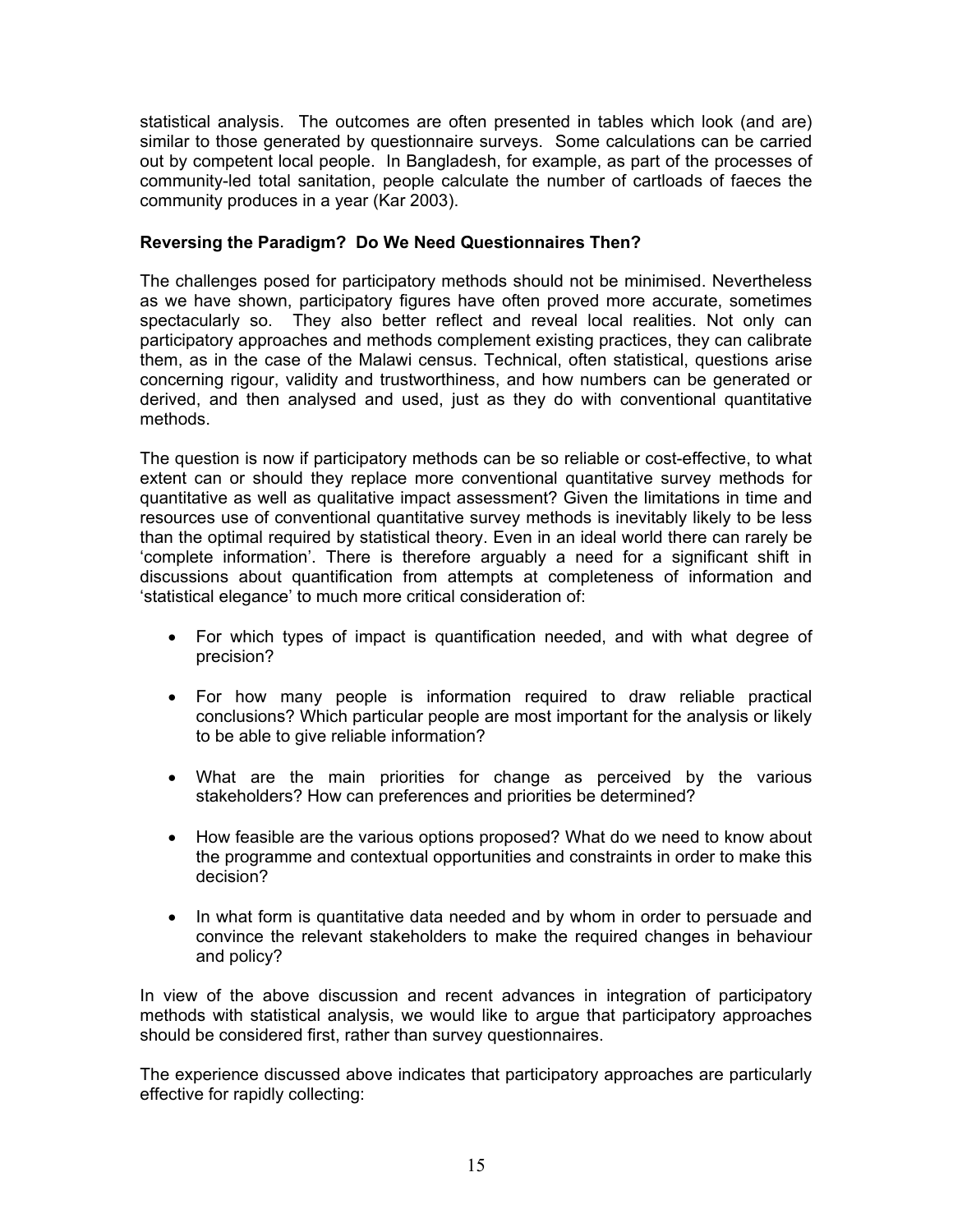- Information which is common knowledge and visually cross-checked in a group process, for example population size, household size, ethnicity, or female headed-households etc. Here mapping techniques have proved very reliable.
- Information where different people have 'bits of the jigsaw': market analysis, value chains analysis where numbers of people/values/prices at each level of the value chain can be estimated and counted, net value at each level estimated and so on. These can be monitored over time or recall information discussed more reliably than on an individual level.

They are as effective as quantitative methods, and often more so, for:

• collecting information where some individuals may wish to give false information or where some information may be disputed e.g. poverty assessments of households in communities. Wealth and wellbeing ranking, however, are again and again found to be less sensitive than outsiders to communities suppose, especially in communities where what is expressed is common knowledge.

For personally sensitive issues it may be necessary to conduct individual qualitative interviews because certain things cannot be discussed in public. Symbol-based questionnaires or diagrams for individuals can be used even by people who are illiterate to record information on themselves or to interview others. In some cases though this may be the main task for external investigators skilled in qualitative research and analysis to preserve the anonymity of respondents and collect unbiased information without increasing peoples' vulnerability to repercussions.

Questionnaire surveys would then be reserved for use where information collected by participatory means was deemed for some reason to be particularly suspect. In some contexts participatory processes may be impossible or make participants too vulnerable (though arguably similar problems would also be faced by any systematic quantitative investigation). There may also be circumstances where representation in participatory processes proves highly skewed despite following established guidelines for reaching the poorest and most vulnerable. Standard surveys may also be needed where the wider generalisability of sensitive qualitative questions needs to be ascertained and the qualitative investigation has not served to remove this sensitivity or indicated ways it can be addressed. The insights from the prior participatory and qualitative research would however give greater validity and relevance to identification of measurable indicators, sampling frame and interpretation of the findings.

## **The Best of All Worlds? Synergies, Trade-offs and Ethics**

Challenges and trade-offs undoubtedly remain for participatory methods in seeking to increase rigour and credibility and also to balance these with concerns of cost and resources. Perhaps the most serious challenges are however the questions of ethics and power relations.These challenges are inherent in all impact assessment, but generally ignored. There are serious questions to be asked about whose voices are to be taken seriously: those of poor people or external 'experts', whose interests are served by impact assessment: donors or assumed 'intervention beneficiaries' and how impact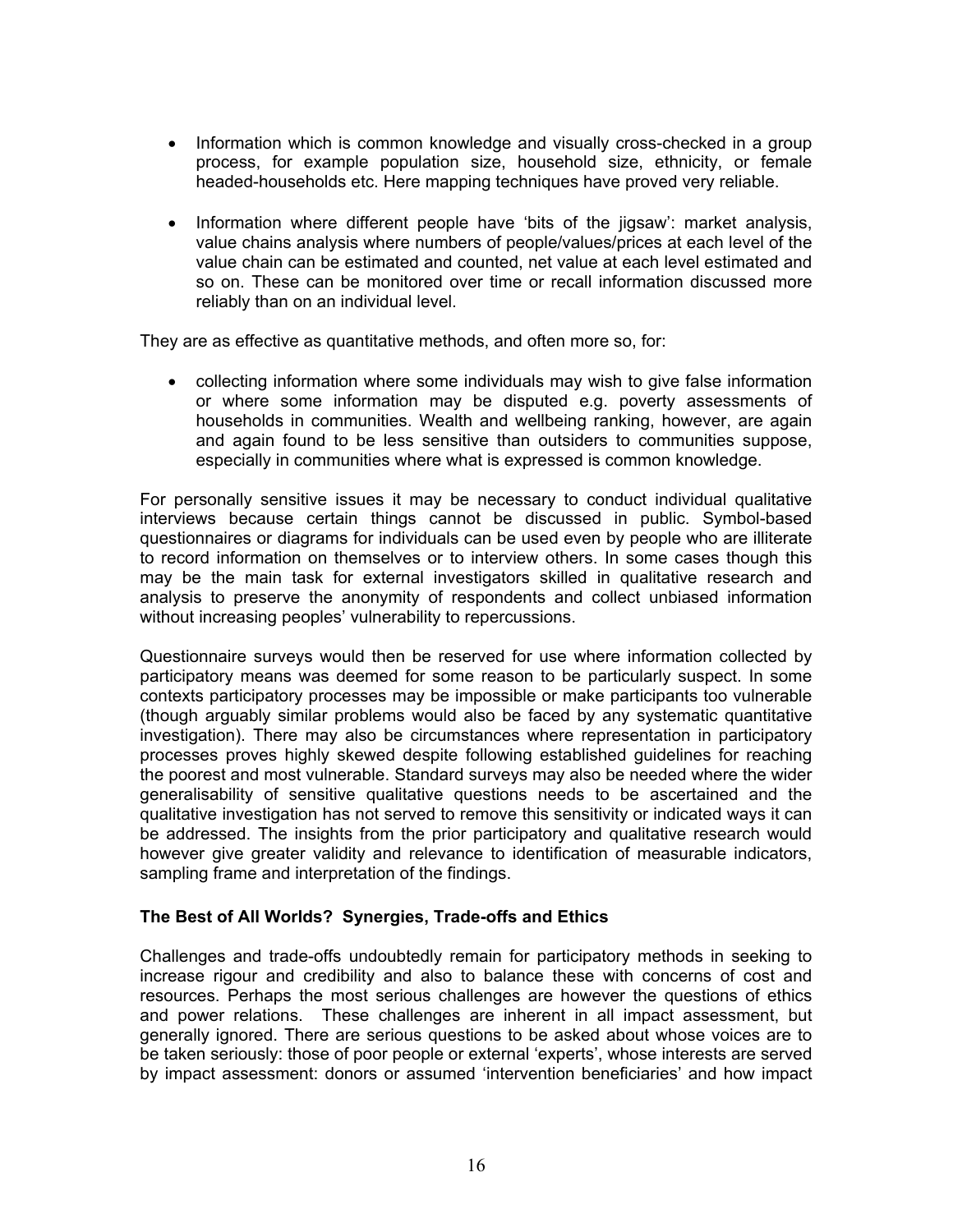assessments are used: sitting on a desk in head office or as a guide for lobbying and action in villages and community centres.

Particularly in the movement to scale it is the empowerment dimension rather than rigour which is potentially most problematic. When well facilitated people generally enjoy and learn from the processes of analysis and sharing of knowledge, values and priorities, and feel good at discovering what they can show and express, and having their views heard<sup>15</sup>. In good PRA practice there is a tradition that the data – the maps, matrices and diagrams – belong to those who created them. There are also encouraging pointers that participatory numbers resonate with and support decentralised and democratic governance and local empowerment. For example in Philippines grass roots health workers made their own classifications and disease maps, conducted their own analyses, and produced village figures at variance with official statistics, but which officials came to accept. Moreover, they identified priority actions which led in a matter of months to a sharp decrease in mortality (Nierras 2002). Participatory investigation of land holdings in the Philippines led to revisions of figures which doubled local government takings from the land tax which was the principal source of revenue.

Nevertheless it cannot be assumed that participants will necessarily benefit:

- Participatory methods are more cost-effective for researchers, but more timeconsuming for participants. Blocks of people's time are taken. These have opportunity costs. At some seasons (e.g. when weeding is needed) these may be very high indeed.
- Much PRA practice is extractive more than empowering and data is often removed for analysis outside with little left in the community itself.
- Expectations are liable to be raised. Participatory approaches are vulnerable because of the interest and enthusiasm often generated. People may participate from a mixture of politeness, curiosity, social pressure or expectations of benefits. With PRA/PLA generally it is lamentably common for expectations to be raised and then disappointed.
- In the enthusiasm of a process people may reveal information which is sensitive or exposes them or others to danger. Children are vulnerable to "giving away" information damaging to others, such as their parents.

Critical questions must be asked of participatory numbers, as much as more conventional methods, about is who is empowered, who owns the data, how it can be shared, and whether as a minimum local analysts can substantially gain themselves.

In the rush for increased scale and rigour the number of trade-offs must be constantly considered and negotiated. There must therefore remain a constant concern with a number of key questions about ownership and empowerment of both the assessment and development process:

<span id="page-16-0"></span> $\overline{a}$ 15 A typical observation is that "People participating in the groups seemed to enjoy the discussions and exercises and most stayed for the entire duration" (Adato and Nyasimi 2002: 6).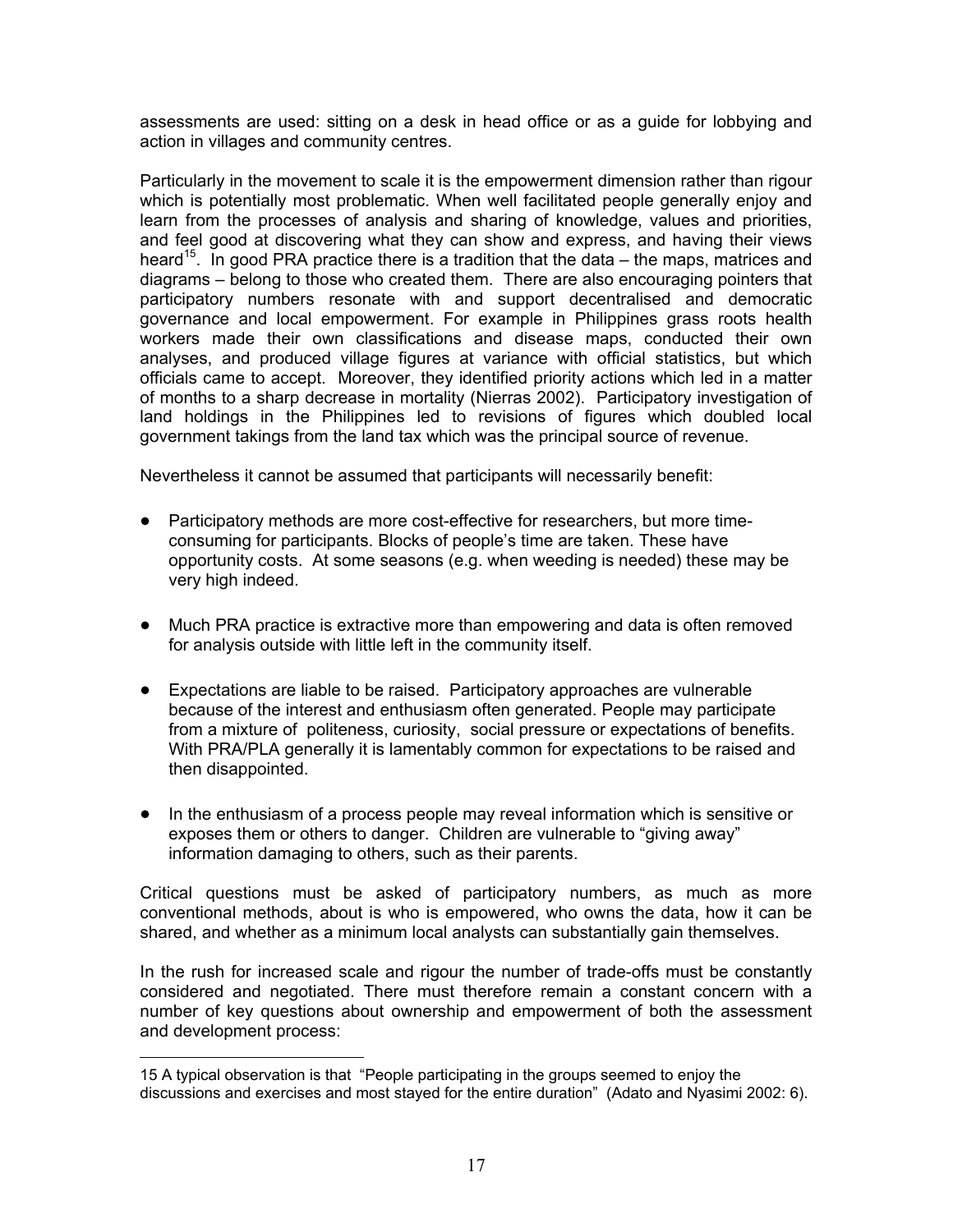- Whose interests does or should the assessment serve?
- Whose indicators are the most relevant to assessing the development process?
- Whose numbers count?

 $\overline{a}$ 

- Whose analysis is most relevant and reliable?
- Who needs to use the information?
- Who can or should be empowered through the process?

These questions in must be asked of every process, and again and again and not only of the relative power of the investigators and the commissioners of the assessment versus participants, but also between different participants and grassroots stakeholders themselves $^{16}$ .

Nevertheless, although empowerment of participants cannot be assumed, participatory methods do at least have the potential to substantially increase the downward accountability of the development process and contribute in and of themselves to empowerment and civil society development. The main challenge for wider use and acceptance of participatory methods is not so much any inherent limitations to rigour and reliability of the data produced compared with conventional quantitative methods. It is rather how to preserve their potential for enabling very poor women and men to really have a voice in definitions and policies for pro-poor growth and civil society development in the face of institutional prejudice against a process which challenges conventional norms of expertise and power relations within development agencies and communities themselves.

<span id="page-17-0"></span><sup>16</sup> A draft Code of Conduct is being finalised by Jeremy Holland *j.d.holland@swansea.acc.uk*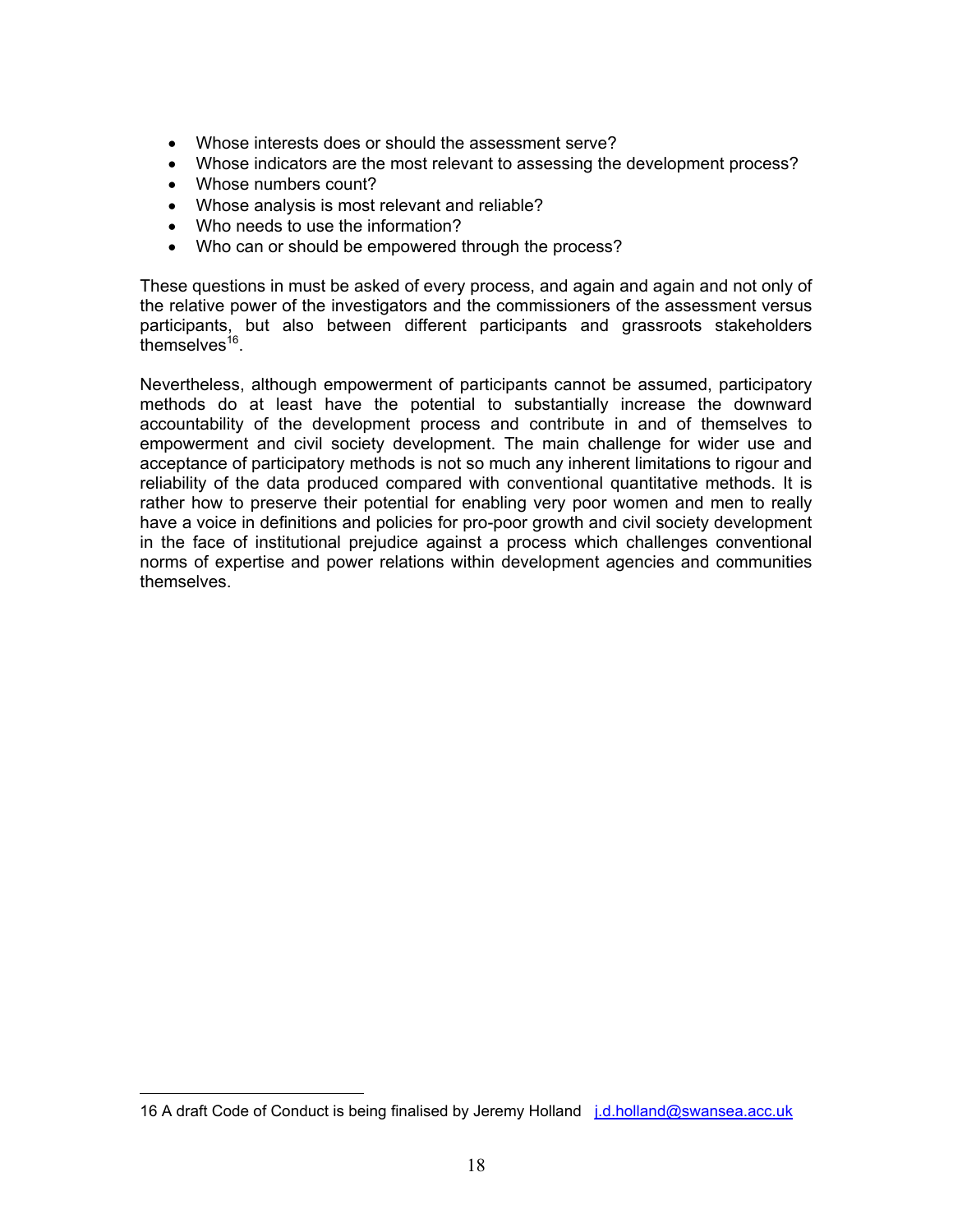#### REFERENCES

Abbot, Jo (et al) (1999) 'Participatory GIS: opportunity or oxymoron?' PLA Notes 33: 27-33, International Institute for Environment and Development, London.

Abeyasekera, Savitri (2001) Analysis Approaches in Participatory Work involving Ranks or Scores, Statistical Guides Series, Statistical Services Centre, University of Reading, P.O.Box 240 Reading RG6 6FN, UK [www.reading,.ac.uk/ssc/](http://www.reading,.ac.uk/ssc/)

Absalom, Elkanah (et al) (1995) 'Participatory methods and approaches: sharing our concerns and looking to the future', PLA Notes 22: 5-10

ActionAid-Nepal (1992) Participatory Rural Appraisal Utilization Survey Report Part 1: Rural Development Area Sindhupalchowk, Monitoring and Evaluation Unit, ActionAid-Nepal, P.O.Box 3192, Kathmandu, July

Adato, Michelle and Mary Nyasimi (2002) 'Combining Qualitative and Quantitative Techniques in PRA to evaluate Agroforestry Dissemination Practices in Western Kenya' draft, International Food Policy Research Institute, Washington DC, June 10

ADB 2002 Preparing a Methodology for Development Planning in Poverty Alleviation under the New Poverty Strategy of PRC, TA3610-PRC July 2002.

Barahona, Carlos and Sarah Levy 2003 How to Generate Statistics and Influence Policy Using Participatory Methods in Research: Reflections on Work in Malawi 1999-2002, IDS Working Paper 212, IDS, Sussex, November

Booth, David and Jeremy Holland, Jesko Hentschel and Peter Lanjouw, and Alicia Herbert (1998) Participation and Combined Methods in African Poverty Assessment: Renewing the Agenda, Report commissioned by DFID for the Working Group on Social Policy, Special Program of Assistance for Africa

Booth, David (2003) 'Towards a better combination of the quantitative and the qualitative: some design issues from Pakistan's Participatory Poverty Assessment', in Ravi Kanbur ed. Qual-Quant

Brock, Karen (1999) 'It's not only wealth that matters – it's peace of mind too': A Review of Participatory Work on Poverty and Illbeing, Consultations with the Poor, prepared for Global Synthesis Workshop September 22-23, 1999, Poverty Group, PREM, World Bank, Washington D.C.

Brock, Karen (1999) (unpublished) Analysis of Consultations with the Poor wellbeing ranking and causal diagramming data, Participation Group, Institute of Development Studies, University of Sussex, UK

Burn, R.W. (2000) Quantifying and Combining Causal Diagrams, Statistical Guides Series, Statistical Services Centre, University of Reading, P.O. Box 240 Reading RG6 6FN, UK [www.reading,.ac.uk/ssc/](http://www.reading,.ac.uk/ssc/)

Chambers, Robert (1997) Whose Reality Counts? Putting the First Last, Intermediate Technology Publications, London.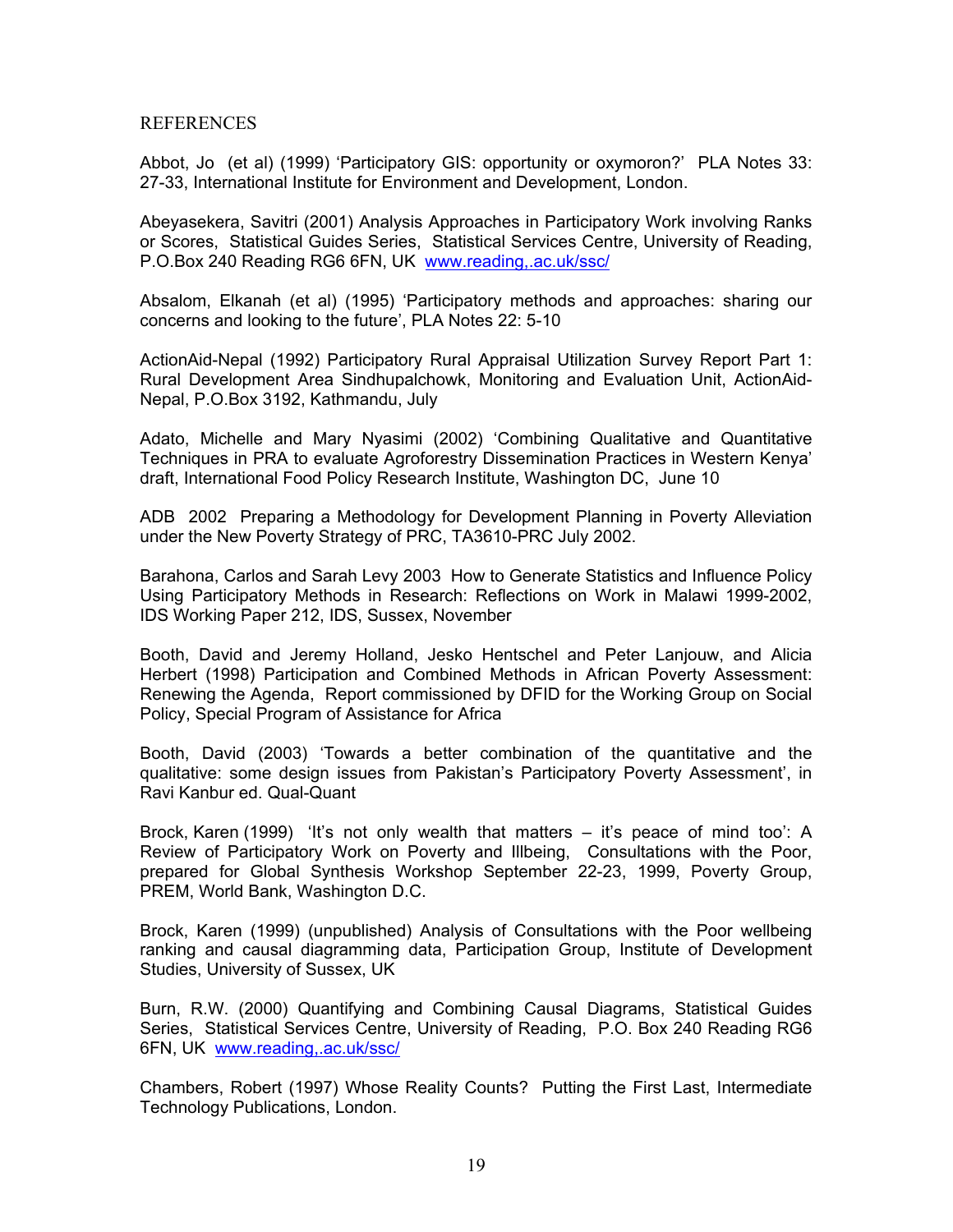Chambers, Robert (2003) "Participation and Numbers", PLA Notes 47, August: 6-12

Conway, Gordon (1985) 'Agroecosystem Analysis' Agricultural Administration 20: 21-55

Cornwell, Elizabeth, Patrick Kambewa, Richard Mwanza and Rowland Chirwa with KWERA Development Centre (2001) Impact Assessment Using Participatory Approaches: "Starter Pack" and Sustainable Agriculture in Malawi, Network Paper No 112, Agricultural Research and Extension Network, Overseas Development Institute, January

Dewees, Peter (1989) 'Aerial photography and household studies in Kenya' RRA Notes 7: 9-12

Drinkwater, Michael (1993) 'Sorting Fact from Opinion: the use of a direct matrix to evaluate finger millet varieties', RRA Notes 17: 24-8, March

Eldridge (1995) Methodological notes, instructions to facilitators, household responses to drought study in Malawi, Zambia and Zimbabwe, Save the Children UK

Eldridge, Chris (1998) Summary of the Main Findings of a PRA Study on the 1992 Drought in Zimbabwe, Save the Children UK

Eldridge, Chris (2001) Investigating Change and Relationships in the Livelihoods of the Poor Using an Adaptation of Proportional Piling, Save the Children UK, 9 March

Estrella, Marisol with Jutta Blauert, Dindo Campilan, John Gaventa, Julian Gonsalves, Irene Guijt, Deb Johnson and Roger Ricafort eds (2000) Learning from Change: Issues and experiences in participatory monitoring and evaluation, Intermediate Technology Publications, London

Fielding, William J., Janet Riley and Ben. A. Oyejola (1998) 'Ranks are statistics: some advice on their interpretation' PLA Notes 33, October 35-39

Fielding, William J. and Janet Riley (2000) 'Preference ranking: a cautionary tale from Papua New Guinea' PLA Notes 37: 113-117

Freudenberger, Karen Schoonmaker (1995) 'The Historical Matrix – Breaking Away from Static Analysis', Forests, Trees and People Newsletter, 26/27:78-9 April

Gill, Gerard J. 1993 OK, The Data's Lousy, But It's All We've Got (Being a Critique of Conventional Methods), Gatekeeper Series 38, IIED, London

Gladwin, Christina H., Jennifer S.Peterson and Abiud C. Mwale (2002) 'The Quality of Science in Participatory Research: a Case Study from Eastern Zambia', World Development 30 (4) 523-543

Grandin, Barbara (1988) Wealth Ranking in Smallholder Communities: a Field Manual, Intermediate Technology Publications, London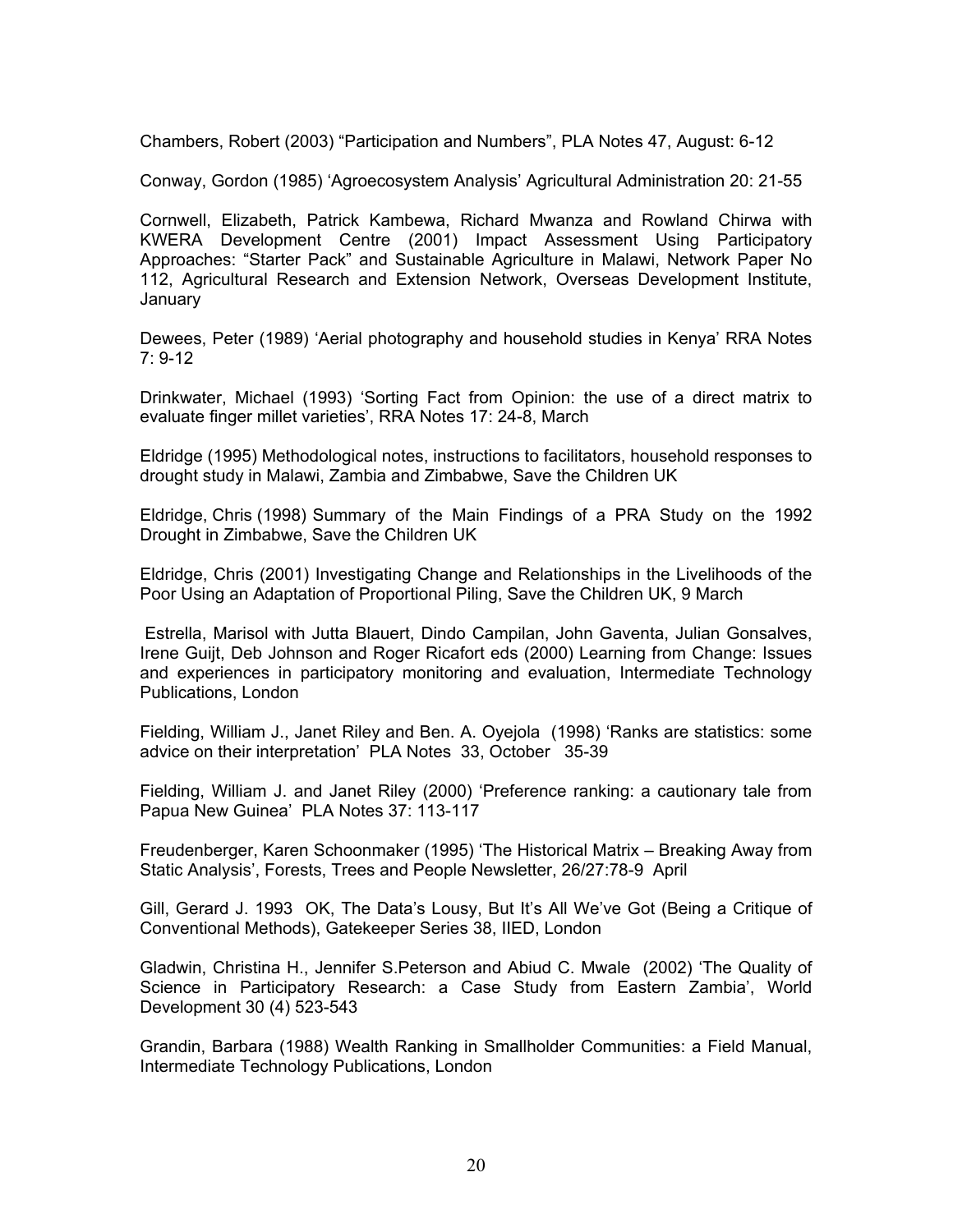Guijt, Irene (2000) 'Methodological issues in particpatory monitoring and evaluation', in Estrella with others eds Learning from Change pp 201-216

Hargreaves, James R., Linda A Morison, John S S Gear, John D H Porter, Mzamani B Makhubele, Julia C Kim, Joanna Busza, Charlotte Watts and Paul M Pronyk 2004 "Hearing the Voices of the Poor": Assigning poverty lines on the basis of local perceptions of poverty; a quantitative analysis of qualitative data from participatory wealth ranking in rural South Africa, paper for Q-Squared in Practice: a Conference on Experiences in Combining Qualitative and Quantitative Methods in Poverty Appraisal, Centre for International Studies, Toronto, May [www.people.cornell.edu/pages/sk145](http://www.people.cornell.edu/pages/sk145)

Howe, Gerard and Andy McKay 2004 Combining Quantitative and Qualitative Methods in Assessing Chronic Poverty: The Case of Rwanda, paper for Q-Squared in Practice: a Conference on Experiences in Combining Qualitative and Quantitative Methods in Poverty Appraisal, Centre for International Studies, Toronto, May [www.people.cornell.edu/pages/sk145](http://www.people.cornell.edu/pages/sk145)

Hulme, D. (2000). Impact Assessment Methodologies for Microfinance: Theory, Experience and Better Practice. World Development, 28(1), 79-88.

Jayakaran, Ravi (2002) The Ten Seed Technique, World Vision China, ravi jayakaran@wvi.org

Jones, Carolyn (1995) Matrices, ranking and scoring: participatory appraisal "methods" paper, Participation Group, IDS, University of Sussex

Jordan, Gavin (1999) 'Public participation and GIS: report back', PLA Notes 34: 16-17

Kanbur, Ravi (ed) (2003) Qual-Quant: Qualitative and Quantitative Poverty Appraisal: Complementarities, Tensions and the Way Forward, Permanent Black, Delhi

Kar, Kamal (2003) Subsidy or Self-respect? Participatory Total Community Sanitation in Bangladesh, IDS Working Paper 184, IDS, Sussex, September

Kar, Kamal and Dipankar Datta (1998) 'Understanding market mobility: perceptions of smallholder farmers in Bangladesh', PLA Notes 33 54-58

Khon Kaen (1987) Proceedings of the 1985 International Conference on Rapid Rural Appraisal, University of Khon Kaen, Thailand

Leyland, T. (1994) 'Planning a Community Animal Health Care Programme in Afghanistan', RRA Notes 20: 48-50

Li Xiaoyun and Joe Remenyi in draft Whose Poverty? Making Poverty Mapping and Monitoring Participatory

Manoharan, M., K. Velayudham and N. Shunmugavalli (1993) 'PRA: an approach to find felt needs of crop varieties', RRA Notes 18: 66-8, June

Marsland, N., I.M. Wilson, S. Abeyasekera and U.K.Kleih (2000) A Methodological Framework for Combining Quantitative and Qualitative Survey Methods, Statistical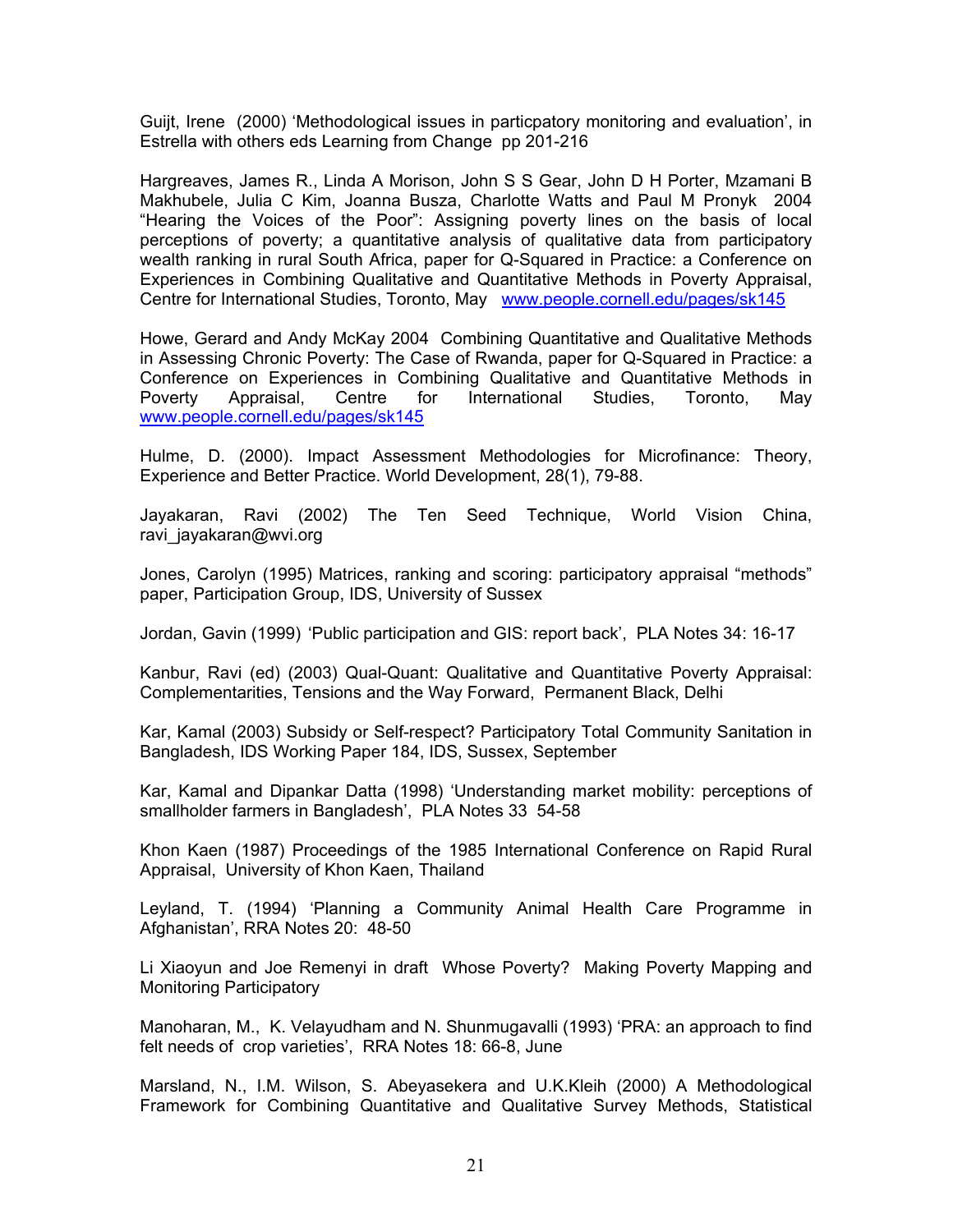Guide, Statistical Services Centre, University of Reading, P.O. Box 240 Reading RG6 6FN, UK [www.reading,.ac.uk/ssc/](http://www.reading,.ac.uk/ssc/)

Maxwell, Simon and Bart Duff (1995) 'Beyond ranking: exploring relative preferences in P/RRA' PLA Notes 22: 28-35

Mayoux, L. (2001a) Participatory Methods, EDIAIS. <http://www.enterprise-impact.org.uk/informationresources/toolbox/particmethods.shtml>

Mayoux, L. (2001b) What Do We Want to Know? Selecting Indicators, EDIAIS. [http://www.enterprise](http://www.enterprise-impact.org.uk/informationresources/toolbox/selectingindicators.shtml)[impact.org.uk/informationresources/toolbox/selectingindicators.shtml](http://www.enterprise-impact.org.uk/informationresources/toolbox/selectingindicators.shtml)

Mayoux, L. (2001c) Whom Do We Talk To? Issues in Sampling, EDIAIS. <http://www.enterprise-impact.org.uk/informationresources/toolbox/sampling.shtml>

Mayoux, L. (2001d). Impact Assessment of Microfinance: Towards a Sustainable Learning Process, EDIAIS. <http://www.enterprise-impact.org.uk/informationresources/application/microfinance.shtml>

Mayoux, L. (2002) From Impact Assessment to Sustainable Strategic Learning, EDIAIS. [http://www.enterprise-impact.org.uk/overview/index.shtml#Strategic](http://www.enterprise-impact.org.uk/overview/index.shtml)

Mayoux, L. (2003a) Thinking It Through: Using Diagrams in Impact Assessment, EDIAIS.

[http://www.enterprise-impact.org.uk/informationresources/toolbox/thinkingitthrough](http://www.enterprise-impact.org.uk/informationresources/toolbox/thinkingitthrough-usingdiagramsinIA.shtml)[usingdiagramsinIA.shtml](http://www.enterprise-impact.org.uk/informationresources/toolbox/thinkingitthrough-usingdiagramsinIA.shtml) 

Mearns, Robin (1989) 'Aerial photographs in rapid land resource appraisal, Papua New Guinea' RRA Notes 7: 12-14

Mearns, Robin, D. Shombodon, G. Narangarel, U. Turul and others (1992) 'Direct and Indirect Uses of Wealth Ranking in Mongolia' RRA Notes 15: 29-38

Mikkelsen, Britha 1995 Methods for Development Work and Research: a Guide for Practitioners, Sage Publications, Delhi, Thousand Oaks, London

Moser, Caroline (2003) '"Apt Illustration" or "Anecdotal Information"? Can Qualitative Data be Representative or Robust?' in Ravi Kanbur ed Qual-Quant.

Moser, Caroline and Jeremy Holland (1997) Urban Poverty and Violence in Jamaica, World Bank Latin Amderican and Caribbean Studies Viewpoints, World Bank, **Washington** 

Moser, Caroline and Cathy McIlwaine (2000a) Urban Poor Perceptions of Violence and Exclusion in Colombia, Latin American and Caribbean Region, Environmentally and Socially Sustainable Development Sector Management Unit, the World Bank, Washington D.C.

Moser, Caroline and Cathy McIlwaine (2000b) Violence in a Post-Conflict World: Urban Poor Perceptions from Guatemala, Latin America and Caribbean Region,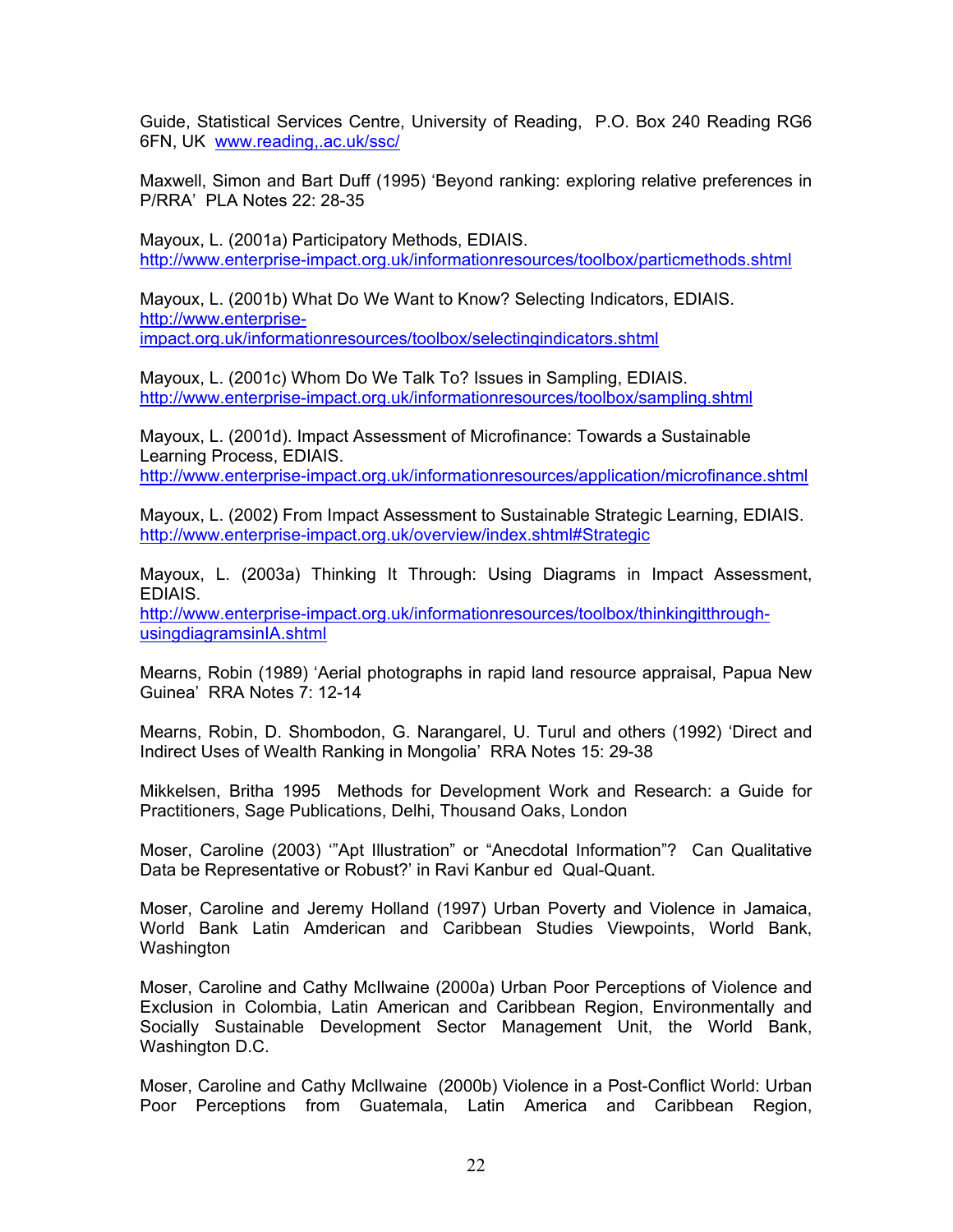Environmentally and Socially Sustainable Development Sector Management Unit, the World Bank, Washington D.C.

Mukherjee, Neela (1995) Participatory Rural Appraisal and Questionnaire Survey: Comparative Field Experience and Methodological Innovations, Concept Publishing Company, A/15-16, Commercial Block, Mohan Garden, New Delhi 110059

Mukherjee, Neela (2001) Participatory Learning and Action, with 100 field methods, Concept Publishing Company, New Delhi 110059

Mukherjee, Neela and Bratindi Jena (eds) (2001) Learning to Share: Experiences and Reflections on PRA and Other Participatory Approaches,. Volume 2, Concept Publishing Company, A/15-16, Commercial Block, Mohan Garden, New Delhi 110059

Mukherjee, Nilanjana and Christine van Wijk (eds) (2003) Sustainability Planning and Monitoring in Community Water Supply and Sanitation, a guide on the methodology for participatory assessment (MPA) for community-driven development programs, The World Bank, Washington DC and IRC International Water and Sanitation Centre, The **Netherlands** 

Mustafa, Mujeri K. 2004 The Use of Qualitative and Quantitative Indicators for Local-Level Poverty Assessment: The Experience of a Pilot Survey in Bangladesh, paper for Q-Squared in Practice: a Conference on Experiences in Combining Qualitative and Quantitative Methods in Poverty Appraisal, Centre for International Studies, Toronto, May [www.people.cornell.edu/pages/sk145](http://www.people.cornell.edu/pages/sk145)

Narayan, Deepa (1997) Voices of the Poor: Poverty and Social Capital in Tanzania, Environmentally and Socially Sustainable Development Network, World Bank

Narayan, Deepa, Robert Chambers, Meera K. Shah and Patti Petesch (2000) Voices of the Poor: Crying Out for Change, Oxford University Press for the World Bank, August

Nierras, Rose Marie (2002) Generating Numbers with Local Governments in the Philippines, Working Draft, IDS, Sussex

NRI and SSC (2001) Combining Quantitative and Qualitative Survey Work: Methodological Framework, Practical Issues, and Case Studies, NRI Report No 2591, Natural Resources Institute, DFID, and Statistical Services Centre, University of Reading, March

PRAXIS (1997) PRA Reflections from the Field and Practitioners, Institute for Participatory Practices, 12 Pataliputra Colony, Patna 800 013, India (also available from Participation Group, IDS, University of Sussex, Brighton BN1 9RRE, UK)

PRAXIS (2001) The Politics of Poverty: a tale of the living dead in Bolangir, Books for Change, SKIP House, 25/1 Museum Road, Bangalore 560 025

Rambaldi, Giacomo and Jasmin Callosa-Tarr (2000) Manual on Participatory 3- Dimensional Modeling for Natural Resource Management, Essentials of Protected Area Management in the Philippines, Vol 7, NIPAP, PAWB-DENR, Philippines [available from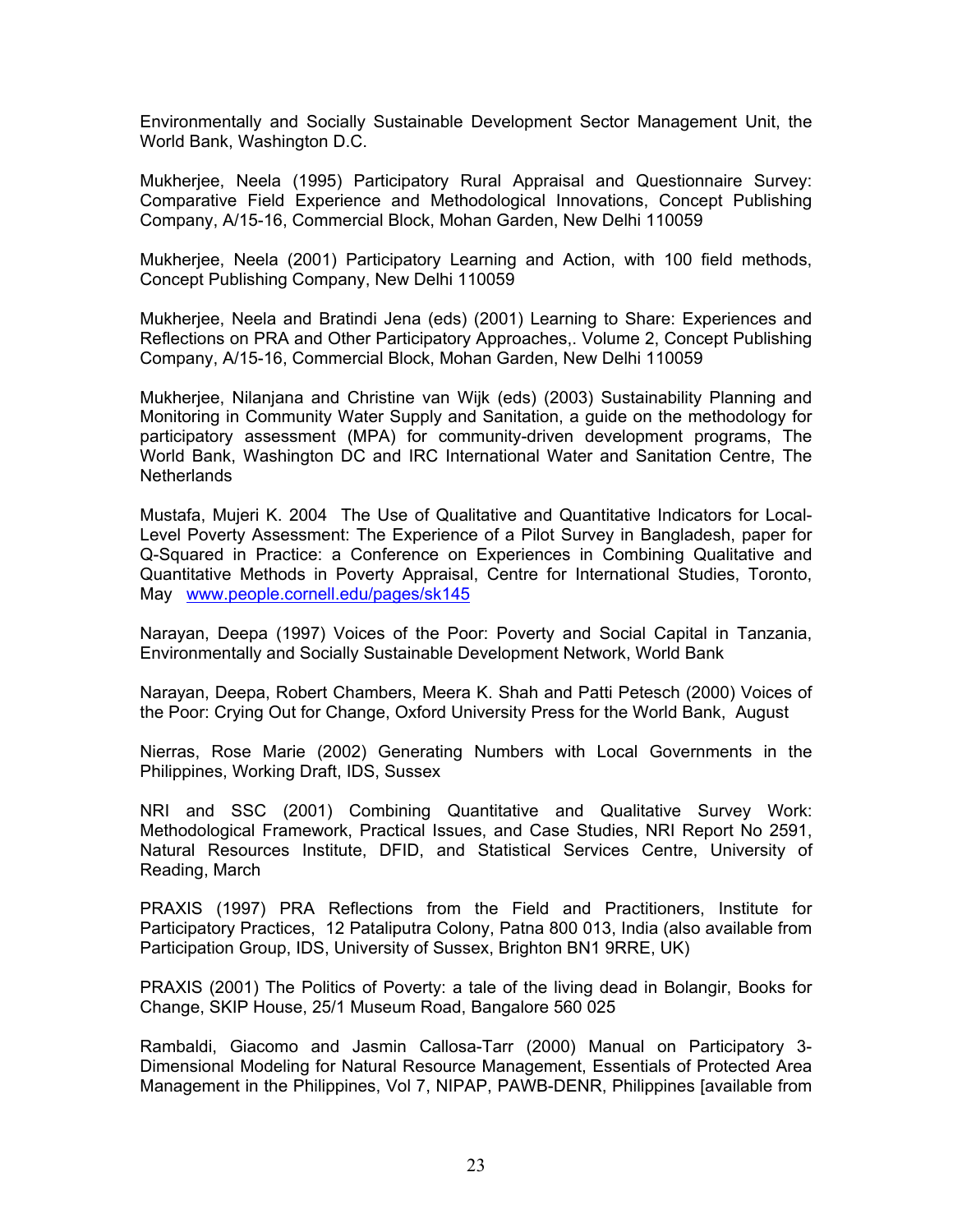Protected Areas and Wildlife Bureau, DENR Compound, Visayas Avenue, Diliman, 1101 Quezon City, Philippines]

Richards, Michael, Jonathan Davies and William Cavendish (1999) 'Can PRA methods be used to collect economic data? A non-timber forest product case study from Zimbabwe' PLA Notes 36: 34-40

RRA Notes 15 (1992) Special Issue on Applications of Wealth Ranking, International Institute for Environment and Development, London

Sandford, Dick (1988) 'A note on the use of aerial photographs for land use planning on a settlement site in Ethiopia' RRA Notes 6: 18-19

Selener, Daniel, Nelly Endara and Jose Carvajal 1999 Participatory Rural Appraisal and Planning, International Institute of Rural Reconstruction, Philippines, Kenya, Ecuador and USA

Shah, Meera K. (1999) 'Chapter 2: A Step-by step guide to popular PLA tools and techniques' in Shah et al (eds) Embracing Participation in Development :31-78

Shah, Meera Kaul, Sarah Degnan Kambou and Barbara Monahan (eds) (1999) Embracing Participation in Development: Worldwide experience from CARE's Reproductive Health Programs…, CARE, 151 Ellis Street, Atlanta. Georgia 30303, USA

Shah, Meera Kaul with Rose Zambezi and Mary Simasiku 1999 Listening to Young Voices: Facilitating Participatory Appraisals on Reproductive Health with Adolescents, CARE International, Zambia

Sharp, Kay 2003 Measuring destitution: integrating qualitative and quantitative approaches in the analysis of survey data, IDS working Paper 217, IDS Sussex, December

Simanowitz, Anton and B.Nkuna 1998 wealth Ranking Operational Manual, Small enterprise Foundation, Tzaneen

Simanowitz, Anton (1999) 'Pushing the limits of mapping and wealth ranking', PLA Notes 34: 4-8

Simanowitz, Anton (2000) 'Targeting the poor – comparing visual and participatory methods', Small Enterprise Development, 11,1: 29-39

Swift, Jeremy and Abdi Noor Umar (1991) Participatory Pastoral Development in Isiolo District, Socio-economic research in the Isiolo Livestock Development Project, Final Report, EMI ASAL Programme, Kenya

Temu, A. and J. Due (2000) 'Participatory appraisal approaches versus sample survey data collection: a case of smallholder farmers wellbeing ranking in Njombe District, Tanzania', Journal of African Economies 9 (1) pp 444-62

UNDP, Bangladesh (1996) UNDP's 1996 Report on Human Development in Bangladesh, Volume 3 Poor people's perspectives, UNDP, Dhaka